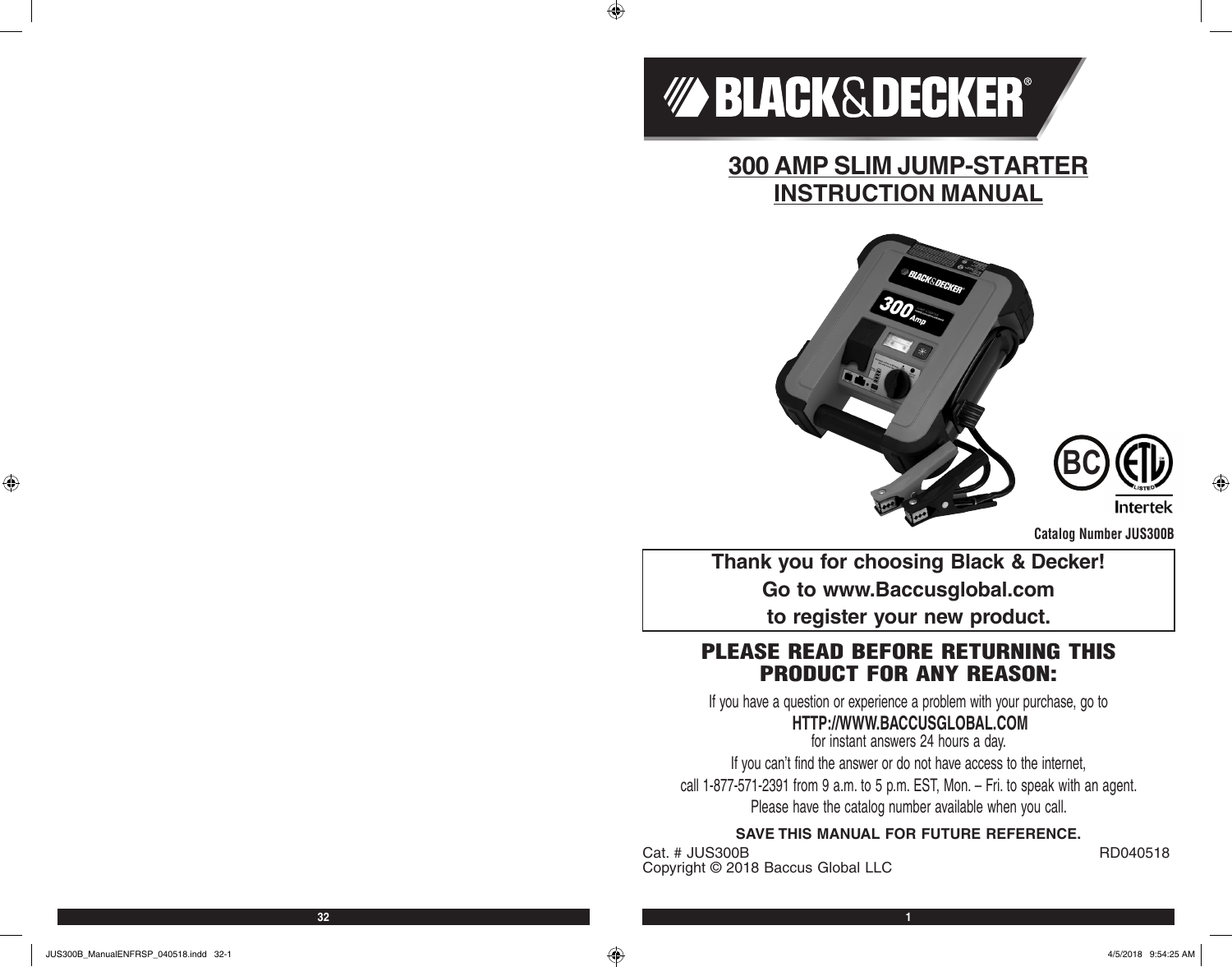This device complies with part 15 of the FCC rules. Operation is subject to the following two conditions: (1) this device may not cause harmful interference, and (2) this device must accept any interference received, including interference that may cause undesired operation.

This equipment has been tested and found to comply with the limits for a Class B digital device, pursuant to part 15 of the FCC Rules. These limits are designed to provide reasonable protection against harmful interference in a residential installation. This equipment generates, uses and can radiate radio frequency energy and, if not installed and used in accordance with the instructions, may cause harmful interference to radio communications. However, there is no guarantee that interference will not occur in a particular installation. If equipment does cause harmful interference to radio or television reception, which can be determined by turning the equipment off and on, the user is encouraged to try to correct the interference by one or more of the following measures:

- Reorient or relocate the receiving antenna.
- Increase the separation between equipment and receiver.
- Connect the equipment into an outlet on a circuit different from that to which the receiver is connected.
- Consult the dealer or an experienced radio/TV technician for help.

Changes or modifications not approved by the party responsible for compliance could void user's authority to operate the equipment.

# SAFETY GUIDELINES / DEFINITIONS

**DANGER:** Indicates an imminently hazardous situation which, if not avoided, will result in death or serious injury.

**WARNING:** Indicates a potentially hazardous situation which, if not avoided, could result in death or serious injury.

**CAUTION:** Indicates a potentially hazardous situation which, if not avoided, may result in minor or moderate injury.

**CAUTION:** Used without the safety alert symbol indicates potentially hazardous situation which, if not avoided, may result in property damage.

**RISK OF UNSAFE OPERATION.** When using tools or equipment, basic safety precautions should always be followed to reduce the risk of personal injury. Improper operation, maintenance or modification of tools or equipment could result in serious injury and property damage. There are certain applications for which tools and equipment are designed. Black & Decker strongly recommends that this product NOT be modified and/or used for any application other than for which it was designed. Read and understand all warnings and operating instructions before using any tool or equipment.

# **EXAMPERTANT SAFETY INSTRUCTIONS**<br>A WARNING: This product or its power cord contains lead, a chemical known to the State of

California to cause cancer and birth defect or other reproductive harm. Wash hands after handling.

# **GENERAL SAFETY WARNINGS AND INSTRUCTIONS READ ALL INSTRUCTIONS**

**WARNING:** Read all instructions before operating product. Failure to follow all instructions listed below may result in electric shock, fire and/or serious injury.

#### **WARNING – TO REDUCE THE RISK OF FIRE, ELECTRIC SHOCK, BURST HAZARD, OR INJURY TO PERSONS OR PROPERTY:**

- **Avoid dangerous environments:** don't use appliances in damp or wet locations. Don't use appliances in the rain.
- **Keep children away.** All visitors should be kept at a distance from work area.
- **Store idle appliances indoors.** When not in use, appliances should be stored indoors in dry, and high or locked-up place out of reach of children.
- **Don't force appliance.** It will do the job better and with less likelihood of a risk of injury at the rate for which it was designed.
- **Use right appliance.** Do not use the appliance for any job except that for which it is intended.
- **Dress properly**. Do not wear loose clothing or jewelry. They can be caught in moving parts.<br>Rubber gloves and substantial, non-skid footwear are recommended when working outdoors. Wear protective hair covering to contain long hair.
- **Use safety glasses and other safety equipment.** Use safety goggles or safety glasses with side shields, complying with applicable safety standards and, when needed, a face shield. Also use face or dust mask if operation is dusty. This applies to all persons in the work area. Also use a hard hat, hearing protection, gloves, safety shoes and dust collection systems when specified or required. Safety glasses or the like are available at extra cost at your local dealer.
- **Don't abuse cord.** Never carry appliance by cord or yank it to disconnect from receptacle. Keep cord from heat, oil, and sharp edges.
- **Don't overreach.** Keep proper footing and balance at all times.
- **Disconnect appliances.** Disconnect the appliance from the power supply when not in use, before servicing, and when changing accessories such as blades and the like.
- **Avoid unintentional starting.** Don't carry plugged-in appliance with finger on switch. Be sure switch is off when plugging in.
- **Ground fault circuit interrupter (GFCI)** protection should be provided on the circuits or outlets to be used. Receptacles are available having built in GFCI protection and may be used for this measure of safety.<br>• Use of accessories and attachments. The use of any accessory or attachment not recommended
- for use with this appliance could be hazardous. Note: refer to the accessory section of this manual for further details.
- **Stay alert.** Use common sense. Do not operate tool when you are tired or impaired.
- **Check damaged parts.** Before further use of the tool, a part that is damaged should be carefully checked to determine that it will operate properly and perform its intended function. A part that is damaged should be properly repaired or replaced by manufacturer unless otherwise indicated elsewhere in this instruction manual. Have defective switches replaced by manufacturer. Do not use tool if switch does not turn it on and off.<br>• Do not operate portable electric tools near flammable liquids or in gaseous or explosive
- atmospheres. Motors in these tools normally spark, and the sparks might ignite fumes.
- **Outdoor use extension cords.** When tool is used outdoors, use only extension cords intended for use outdoors and so marked.
- **Extension cords.** Make sure your extension cord is in good condition. When using an extension cord, be sure to use one heavy enough to carry the current your product will draw. An undersized cord will cause a drop in line voltage resulting in loss of power and overheating. The following table shows the correct size to use depending on cord length and nameplate ampere rating. If in doubt, use the next heavier gauge. The smaller the gauge number, the heavier the cord.

| <b>MINIMUM GAGE FOR CORD SETS</b> |                   |                                     |                          |                                                |                             |  |  |  |
|-----------------------------------|-------------------|-------------------------------------|--------------------------|------------------------------------------------|-----------------------------|--|--|--|
| Volts                             |                   | <b>Total Length of Cord in Feet</b> |                          |                                                |                             |  |  |  |
| 120V                              |                   | $0 - 25$<br>$(0-7.6m)$              | $26 - 50$                | $51 - 100$<br>$(7.6 - 15.2m)$ $(15.2 - 30.4m)$ | 101-150<br>$(30.4 - 45.7m)$ |  |  |  |
| 240V                              |                   | $0 - 50$<br>$51 - 100$              |                          | 201-300<br>101-200                             |                             |  |  |  |
|                                   |                   | $(0-15.2m)$                         |                          | $(15.2 - 30.4m)$ $(30.4 - 60.9m)$              | $(60.9 - 91.4m)$            |  |  |  |
| <b>Ampere Rating</b>              |                   | <b>Extension Cord Length</b>        |                          |                                                |                             |  |  |  |
| Not more<br><b>More</b>           |                   | $0' - 25'$                          | $26' - 50'$              | $51$ '-100 '                                   | $101' - 150'$               |  |  |  |
| <b>Than</b>                       | <b>Than</b>       |                                     | American Wire Gage (AWG) |                                                |                             |  |  |  |
|                                   | 6                 | 18                                  | 16                       | 16                                             | 14                          |  |  |  |
| $6 -$                             | 10                | 18                                  | 16                       | 14                                             | 12                          |  |  |  |
| 10 <sup>1</sup>                   | $12 \overline{ }$ | 16                                  | 16                       | 14                                             | 12                          |  |  |  |
| 12                                | 16                | 14                                  | 12                       | Not Recommended                                |                             |  |  |  |

**WARNING: BURST HAZARD:** Do not use the unit for charging dry-cell batteries that are commonly used with home appliances. These batteries may burst and cause injury to persons and damage property. Use the unit for charging/boosting a LEAD-ACID battery only. It is not intended to supply power to a low-voltage electrical system other than in a starter-motor application.

**2 3**

 $\bigcirc$ 

⊕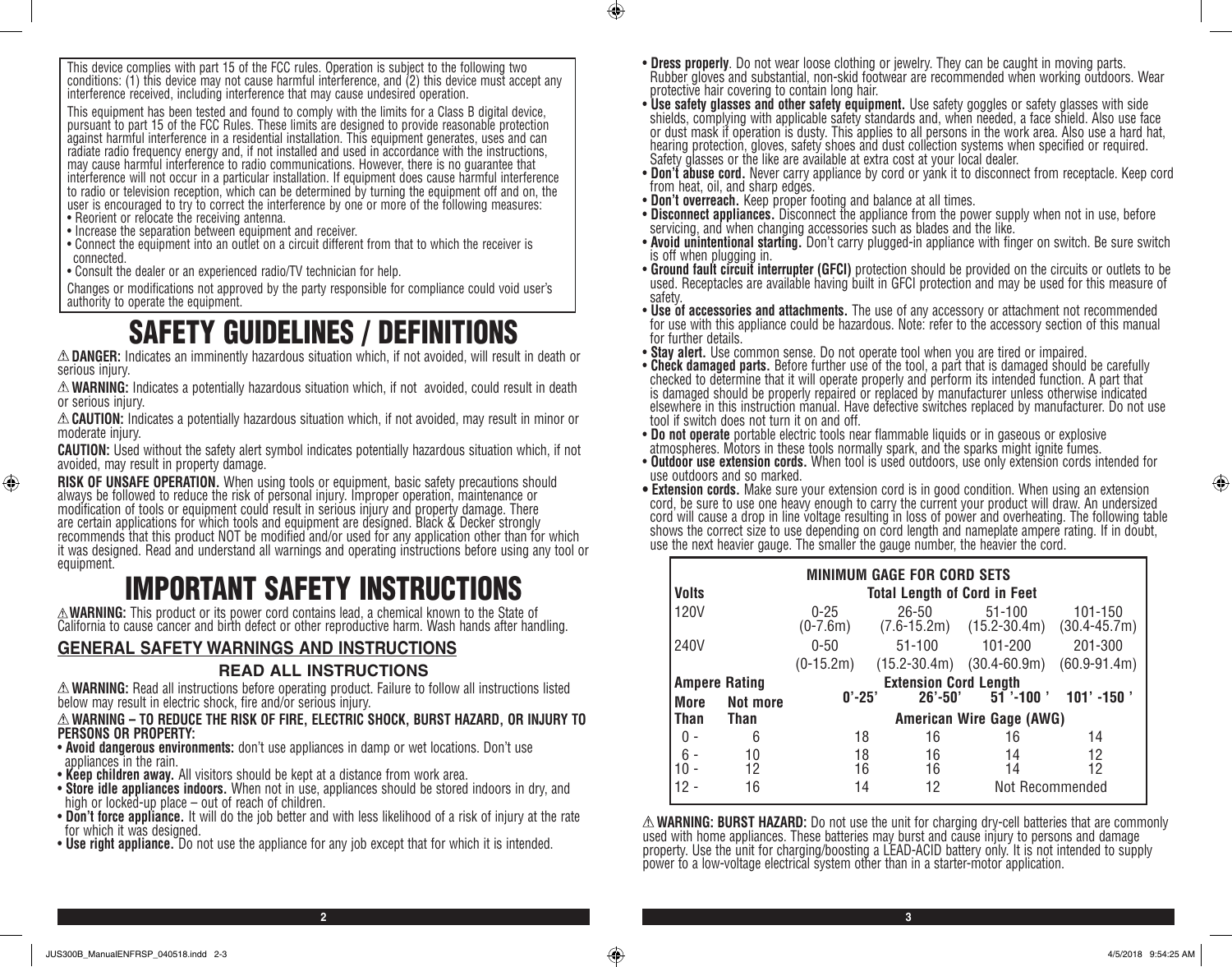#### **WARNING: SHOCK HAZARD:**

- If an extension cord is used, make sure that:
- a) the pins of extension cord are the same number, size and shape as those in the charger,
- b) the extension cord is properly wired and in good electrical condition,
- c) the wire size is large enough for the AC rating of the charger as indicated in the table on page 3.
- Do not operate unit with damaged cord or plug; or if the unit has received a sharp blow, been dropped, or otherwise damaged in any way. Do not disassemble the unit; take it to a qualified service technician when service or repair is required. Incorrect reassembly may result in a risk of electric shock or fire, and will void warranty.
- Use of an attachment not supplied, recommended or sold by manufacturer specifically for use with this unit may result in a risk of electrical shock and injury to persons.
- NEVER submerge this unit in water; do not expose it to rain, snow or use when wet.
- To reduce risk of electric shock, disconnect the unit from any power source before attempting maintenance or cleaning. Turning off controls without disconnecting will not reduce this risk.
- Do not insert foreign objects into the USB outlet.

#### **WARNING: RISK OF EXPLOSIVE GASES**

⊕

- Working in the vicinity of a lead acid battery is dangerous. Batteries generate explosive gases during normal battery operation. For this reason, it is of the utmost importance that each time before using the jump-starter you read this manual and follow instructions exactly.
- To reduce the risk of battery explosion, follow these instructions and those published by the battery manufacturer and manufacturer of any equipment you intend to use in the vicinity of the battery. Review cautionary markings on these products and on the engine.
- This equipment employs parts (switches, relays, etc.) that produce arcs or sparks. Therefore, if used in a garage or enclosed area, the unit MUST be placed not less than 18 inches above the floor.
- THIS UNIT IS NOT FOR USE BY CHILDREN AND SHOULD ONLY BE OPERATED BY ADULTS.

#### **CAUTION: TO REDUCE THE RISK OF INJURY OR PROPERTY DAMAGE:**

- Pull cord by plug rather than cord when disconnecting the 120V AC Charging Adapter from the unit.
- NEVER ATTEMPT TO JUMP-START OR CHARGE A FROZEN BATTERY.
- To recharge this unit, use only the supplied AC Charging Adapter.
- Vehicles that have on-board computerized systems may be damaged if vehicle battery is jumpstarted. Before jump-starting, read the vehicle's owner's manual to confirm that external-starting assistance is suitable.
- When working with lead acid batteries, always make sure immediate assistance is available in case of accident or emergency.
- Always have protective eyewear when using this product: contact with battery acid may cause blindness and/or severe burns. Be aware of first aid procedures in case of accidental contact with battery acid.
- Have plenty of fresh water and soap nearby in case battery acid contacts skin.
- If battery acid contacts skin or clothing, wash immediately with soap and water for at least 10 minutes and get medical attention immediately.
- Never smoke or allow a spark or flame in vicinity of vehicle battery, engine or power station.
- Remove personal metal items such as rings, bracelets, necklaces and watches when working with a lead acid battery. A lead acid battery can produce a short circuit current high enough to weld a ring, or similar metal object, to skin, causing a severe burn.
- Do not wear vinyl clothing when jump-starting a vehicle when jump-starting a vehicle, friction can cause dangerous static-electrical sparks.
- Jump-start procedures should only be performed in a safe, dry, well-ventilated area.
- Always store battery clamps when not in use. Never touch battery clamps together. This can cause dangerous sparks, power arcing and/or explosion.
- When using this unit close to the vehicle's battery and engine, stand the unit on a flat, stable surface, and be sure to keep all clamps, cords, clothing and body parts away from moving vehicle parts.
- Never allow red and black clamps to touch each other or another common metal conductor this could cause damage to the unit and/or create a sparking/explosion hazard.
- a) For negative-grounded systems, connect the POSITIVE (RED) clamp to the POSITIVE ungrounded battery post and the NEGATIVE (BLACK) clamp to the vehicle chassis or engine block away from the battery. Do not connect the clamp to the carburetor, fuel lines or sheet-metal body parts. Connect to a heavy gauge metal part of the frame or engine block. Refer to the automobile owner's manual.
- b) For positive-grounded systems, connect the NEGATIVE (BLACK) clamp to the NEGATIVE ungrounded battery post and the POSITIVE (RED) clamp to the vehicle chassis or engine block

away from the battery. Do not connect the clamp to the carburetor, fuel lines or sheet-metal body parts. Connect to a heavy gauge metal part of the frame or engine block. Refer to the automobile owner's manual.

- If the connections to the battery's POSITIVE and NEGATIVE terminals are incorrect, the Reverse Polarity Indicator will light (red) and the unit will sound a continuous alarm until the clamps are disconnected. Disconnect clamps and reconnect to battery with correct polarity.
- Always disconnect the negative (Black) jumper cable first, followed by the positive (Red) jumper cable, except for positive grounded systems.
- Do not expose battery to fire or intense heat since it may explode. Before disposing of the battery, protect exposed terminals with heavy-duty electrical tape to prevent shorting (shorting can result in injury or fire).
- Place this unit as far away from the battery as cables permit.
- Never allow battery acid to come in contact with this unit.
- Do not operate this unit in a closed area or restrict ventilation in any way.
- **FIRST AID Skin:** If battery acid comes in contact with skin, rinse immediately with water, then wash thoroughly with soap and water. If redness, pain, or irritation occurs, seek immediate medical attention.

**Eyes:** If battery acid comes in contact with eyes, flush eyes immediately, for a minimum of 15 minutes and seek immediate medical attention.

- **IMPORTANT:** This unit is delivered in a partially charged state. Fully charge unit with a household extension cord (not supplied) for a full 24 hours before using for the first time. You cannot overcharge the unit using the AC charging method.
- All ON/OFF switches should be in the OFF position when the unit is charging or not in use. Make sure all switches are in the OFF position before connection to a power source or load.
- This system is designed to be used only on vehicles with a 12 volt DC battery system. Do not connect to a 6 volt or 24 volt battery system.
- This system is not designed to be used as a replacement for a vehicular battery. Do not attempt to operate a vehicle that does not have a battery installed.
- Excessive engine cranking can damage a vehicle's starter motor. If the engine fails to start after the recommended number of attempts, discontinue jump-start procedures and look for other problems that may need to be corrected.
- Do not use this jump-starter on a watercraft. It is not qualified for marine applications.
- Although this unit contains a non-spillable battery, it is recommended that unit be kept upright during storage, use and recharging. To avoid possible damage that may shorten the unit's working life, protect it from direct sunlight, direct heat and/or moisture.
- Read And Understand This Instruction Manual Before Using This Unit.

# SAVE THESE INSTRUCTIONS

#### **WARNING: TO REDUCE THE RISK OF INJURY:**

Follow these instructions and those published by the battery manufacturer and manufacturer of any equipment you intend to use with this unit. Review cautionary markings on these products and on engine.

# **INTRODUCTION**

Thank you for choosing the *Black & Decker 300 Amp Slim Jump-Starter*. This compact<br>jump-starter is unique in the amount of energy it can supply for its size. The internal battery is a high density sealed, lead-acid battery that stores and delivers energy comparable to full sized ordinary jump-starters. Please read this guide carefully before use to ensure optimum performance and avoid damage to the unit or items that you are using it with.

The *300 Amp Slim Jump-Starter* is a compact, durable, portable jump-start system for vehicles that have a standard 12 volt battery system. This self-contained, rechargeable system will start most vehicles without the need for a host vehicle or 12 volt DC power supply.

#### **FEATURES**

**4 5**

- Keyless Jump-Starter ON/OFF Power Switch
- Cordless/rechargeable
- Built-in non-spillable, maintenance-free, heavy duty, sealed, lead-acid battery
- Requires no maintenance (other than recharging) for optimum operation
- Heavy duty cables and clamps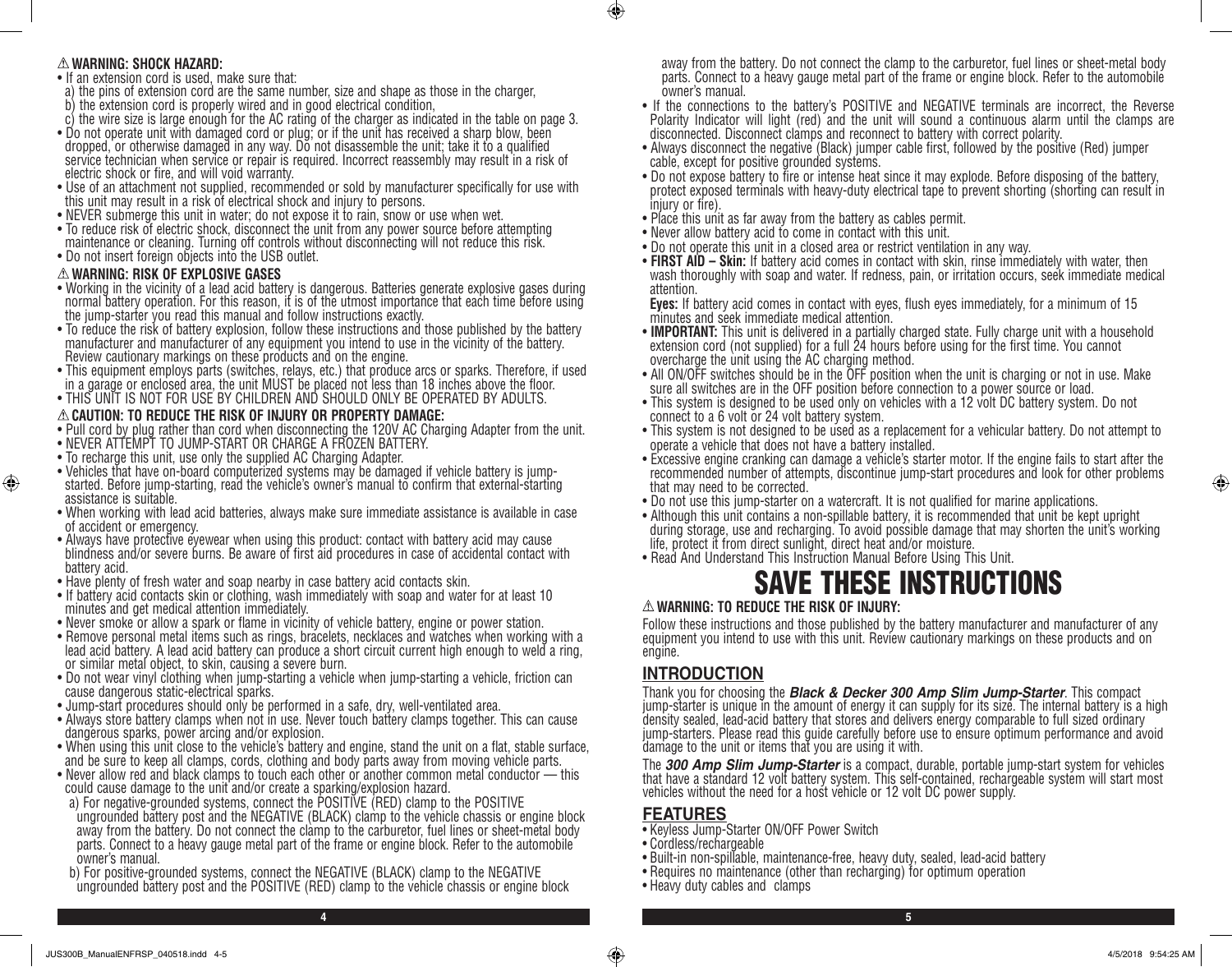- 5 Volt DC USB Charging Port
- Built-in LED Area Light
- Reverse polarity connection warning indicator
- Exclusive cable storage channels keep jumper cables out of the way until needed
- Built-in 120 Volt AC Charger (uses a standard extension cord, not included)
- Easy-to-read LED battery charge status indicators

#### **Controls and Functions**



- 1.Negative (–) Black Clamp
- 2.Positive (+) Red Clamp
- 3.Built-in 120 Volt AC Charger (under protective cover)
- 4. LED Battery Status Indicators 5.Built-in LED Area Light

⊕

6.Area Light Power Switch

7.Reverse Polarity Indicator 8. Jump-Starter Power Switch 9.Battery Charge Level Pushbutton 10.USB Power On Indicator 11.USB Power Port 12.USB on/off switch

## **CHARGING/RECHARGING**

This product has a sealed lead acid battery. For maximum battery life, we recommend the Jump-Starter be kept fully charged at all times. Recharge after purchase, before first use, immediately after each use, and once a month if not used. Failure to do this may reduce the battery life dramatically. To check the battery charge status at any time, press the Battery Charge Level Pushbutton.

When the battery is overly discharged and if the green LED is lit when the charger is plugged in, this indicates the battery is at a high impedance stage.

- In this event, recharge the unit and leave the unit charging for a period of 24-48 hours before use.
- *Note:* This unit is delivered in a partially charged state you must fully charge it after purchase and before using it for the first time. Initial AC charge should be for 24 hours.

#### **Charging/Recharging Using the 120 Volt AC Charger and a Standard Household Extension Cord (not included)**

- 1. Lift the AC adapter cover located on the front of the unit and connect an extension cord to the unit. Plug the other end of the cord into a standard 120 volt AC wall outlet.
- 2.Charge until the green LED Battery Status Indicator lights or flashes.
- 3. Once fully charged, disconnect the extension cord.

*Note:* The unit cannot be overcharged using the AC method.

#### **JUMP-STARTER**

This Jump-Starter is equipped with an ON/OFF Power Switch. Once the connections are properly made, turn the switch ON to jump-start the vehicle.

- 1. Turn OFF vehicle ignition and all accessories (radio, A/C, lights, connected cell phone chargers, etc.). Place vehicle in "park" and set the emergency brake.
- 2.Make sure the Jump-Starter Power Switch is turned to OFF.
- 3.Remove jumper clamps from clamp tabs. Connect the red clamp first, then the black clamp.

#### **4.Procedure for jump-starting a NEGATIVE GROUNDED SYSTEM (negative battery terminal is connected to chassis) (MOST COMMON)**

- 4a. Connect positive (+) red clamp to vehicle battery's positive terminal.
- 4b. Connect negative (–) black clamp to chassis or a solid, non-moving, metal vehicle component or body part. Never clamp directly to negative battery terminal or moving part. Refer to the automobile owner's manual.

#### **5.Procedure for jump-starting POSITIVE GROUND SYSTEMS**

- *Note:* In the rare event that the vehicle to be started has a Positive Grounded System (positive battery terminal is connected to chassis), replace steps 4a and 4b above with steps 5a and 5b, then proceed to step 6.
- 5a. Connect negative (–) black clamp to vehicle battery's negative terminal.
- 5b. Connect positive (+) red clamp to vehicle chassis or a solid, non-moving, metal vehicle component or body part. Never clamp directly to Positive battery terminal or moving part. Refer to the automobile owner's manual.
- 6.When clamps are connected properly, turn the Jump-Starter Power Switch to ON.
- 7. Turn ON the ignition and crank the engine in 5-6 second bursts until engine starts.
- 8. Turn the Jump-Starter Power Switch back to the OFF position.
- 9.Disconnect the negative (–) engine or chassis clamp first, then disconnect the positive (+) battery clamp.

# **FOLLOW ALL SAFETY INSTRUCTIONS FOUND IN THIS MANUAL.**

#### **CAUTIONS: RISK OF PROPERTY DAMAGE**

- If the connections to the battery's positive and negative terminals are incorrect, the Reverse Polarity Indicator will light (red) and the unit will sound a continuous alarm until the clamps are disconnected. Disconnect clamps and reconnect to battery with correct polarity.
- If vehicle fails to start, turn OFF the ignition, turn OFF the Jump-Starter Power Switch, disconnect the jump-start system's leads and contact a qualified technician to investigate why the engine did not start.
- Recharge this unit fully after each use.
- 

 $\bigcirc$ 

- **WARNINGS** Jump-Starter Power Switch should be off prior to jump-starting.
- This power system is to be used ONLY on vehicles with 12 volt DC battery systems.
- Never touch red and black clamps together this can cause dangerous sparks, power arcing, and/ or explosion.
- Vehicles that have on-board computerized systems may be damaged if vehicle battery is jumpstarted. Before jump-starting this type of vehicle, read the vehicle manual to confirm that externalstarting assistance is advised.
- Excessive engine cranking can damage the vehicle's starter motor. If the engine fails to start after the recommended number of attempts, discontinue jump-start procedure and look for other problems that need to be corrected.
- After use, turn the Jump-Starter Power Switch OFF.
- Replace worn or defective parts immediately contact the Customer Service Department toll free 1-877-571-2391.

#### **USB POWER PORT**

- 1.Push the USB Power Port On Pushbutton to turn the USB Port ON.
- 2.Plug the USB-powered device into the inverter's USB Charging Port and operate normally.
- *Notes:* This unit's USB Power Port does not support data communication. It only provides 5 volts/500mA DC power to an external USBpowered device. Make sure the USB Charging Port ON/OFF Pushbutton is in the OFF position when the unit is being recharged or stored.

Some household USB-powered electronics will not operate with this unit.

## **EMERGENCY AREA LIGHT**

The area light is controlled by the Area Light Power Switch on the front panel of the unit. Make sure the lamp is turned OFF when the unit is being recharged or stored.

**6 7**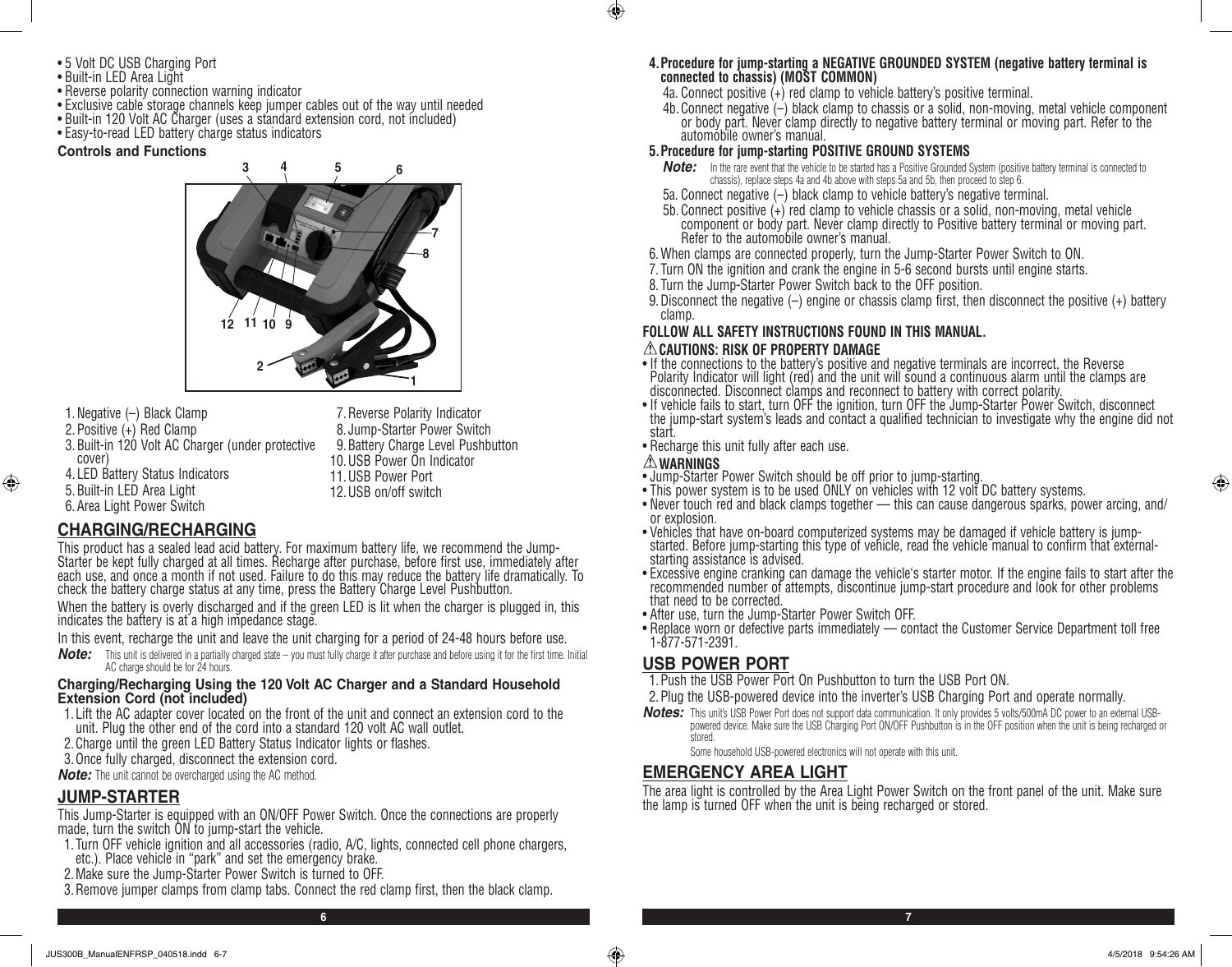# **TROUBLESHOOTING**

| <b>IProblem</b>                                   | <b>Solution</b>                                                                                                                                                                                                                                                                   |
|---------------------------------------------------|-----------------------------------------------------------------------------------------------------------------------------------------------------------------------------------------------------------------------------------------------------------------------------------|
| Unit will not charge                              | • Make sure a suitable gage extension cord is properly connected<br>to both the unit and a functioning AC outlet.                                                                                                                                                                 |
| Unit fails to Jump-Start                          | • Make sure unit's power switch is in the ON position.<br>• Check that Jump-Starter has a full charge. Recharge unit if necessary.<br>• Make sure a proper polarity cable connection has been established.<br>• Leave charger plugged in and keep unit on charge for 24-48 hours. |
| <b>USB Power Port will not power</b><br>appliance | • Make sure the USB Charging Port ON/OFF Pushbutton is in the ON<br>position.<br>Check that Jump-Starter has a full charge. Recharge unit if necessary.                                                                                                                           |
| LED Area Light does not come on                   | • Make sure the LED Area Light ON/OFF button is in the ON position<br>• Check that Jump-Starter has a full charge. Recharge unit if necessary.                                                                                                                                    |

## **CARE AND MAINTENANCE**

All batteries lose energy from self-discharge over time and more rapidly at higher temperatures. When the unit is not in use, we recommend that the battery is charged at least every 30 days.

Never submerge the unit in water. If the unit gets dirty, gently clean the outer surfaces of the unit with a soft cloth moistened with a mild solution of water and detergent.

There are no user-replaceable parts. Periodically inspect the condition of adapters, connectors and wires. Contact manufacturer to replace any components that have become worn or broken.

#### **Battery replacement/disposal**

#### BATTERY REPLACEMENT

With proper care and maintenance, the battery should last the service life of the unit. Contact manufacturer for any information you may need.

#### SAFE BATTERY DISPOSAL

Contains a maintenance-free, sealed, non-spillable, lead acid battery, which must be disposed of properly. Recycling is required. Failure to comply with local, state and federal regulations can result in fines, or imprisonment.



**8 9**

#### Please recycle.

⊕

**WARNINGS:**

Do not dispose of the battery in fire as this may result in an explosion.

Before disposing of the battery, protect exposed terminals with heavy-duty electrical tape to prevent shorting (shorting can result in injury or fire).

Do not expose battery to fire or intense heat as it may explode.

#### **ACCESSORIES**

Recommended accessories for use with this unit may be available from the manufacturer. If you need assistance regarding accessories, please contact manufacturer at 1-877-571-2391.

**WARNING:** The use of any accessory not recommended for use with this appliance could be hazardous.

#### **SERVICE INFORMATION**

Whether you need technical advice, repair, or genuine factory replacement parts, contact the manufacturer at 1-877-571-2391.

#### **FULL ONE-YEAR HOME USE WARRANTY**

The manufacturer warrants this product against defects in materials and workmanship for a period of ONE (1) YEAR from the date of retail purchase by the original end-user purchaser ("Warranty Period").

If there is a defect and a valid claim is received within the Warranty Period, the defective product can be replaced or repaired in the following ways: (1) Return the product to the manufacturer for repair or replacement at manufacturer's option. Proof of purchase may be required by manufacturer. (2) Return the product to the retailer where product was purchased for an exchange (provided that the store is a participating retailer). Returns to retailer should be made within the time period of the retailer's return

policy for exchanges only (usually 30 to 90 days after the sale). Proof of purchase may be required. Please check with the retailer for their specific return policy regarding returns that are beyond the time set for exchanges.

This warranty does not apply to accessories, bulbs, fuses and batteries; defects resulting from normal wear and tear, accidents; damages sustained during shipping; alterations; unauthorized use or repair; neglect, misuse, abuse; and failure to follow instructions for care and maintenance for the product.

This warranty gives you, the original retail purchaser, specific legal rights and you may have other rights which vary from state to state or province to province. This product is not intended for commercial use.

Please complete the Product Registration Card and return within 30 days from purchase of the product to: Baccus Global LLC, One City Centre, 1 North Federal Highway, Suite 200, Boca Raton, FL 33432. **Baccus Global LLC, toll-free number: 1-877-571-2391.** 

#### **SPECIFICATIONS**

 $\bigcirc$ 

| Boost Ampere:            | 300 instantaneous cranking amps                                                            |
|--------------------------|--------------------------------------------------------------------------------------------|
| Battery Type:            | Sealed, high energy density, AGM, lead-acid, rechargeable,<br>maintenance-free, 12 volt DC |
| Area Light:              | Light Emitting Diode (LED)                                                                 |
| <b>USB Charging Port</b> |                                                                                            |
| Output:                  | 5 volts DC 500 mA                                                                          |
| <b>Booster Cables:</b>   | #6 AWG cables with 300 Amps heavy duty clamps                                              |

Imported by Baccus Global LLC, One City Centre, 1 North Federal Highway, Suite 200, Boca Raton, FL 33432 www.Baccusglobal.com • 1-877-571-2391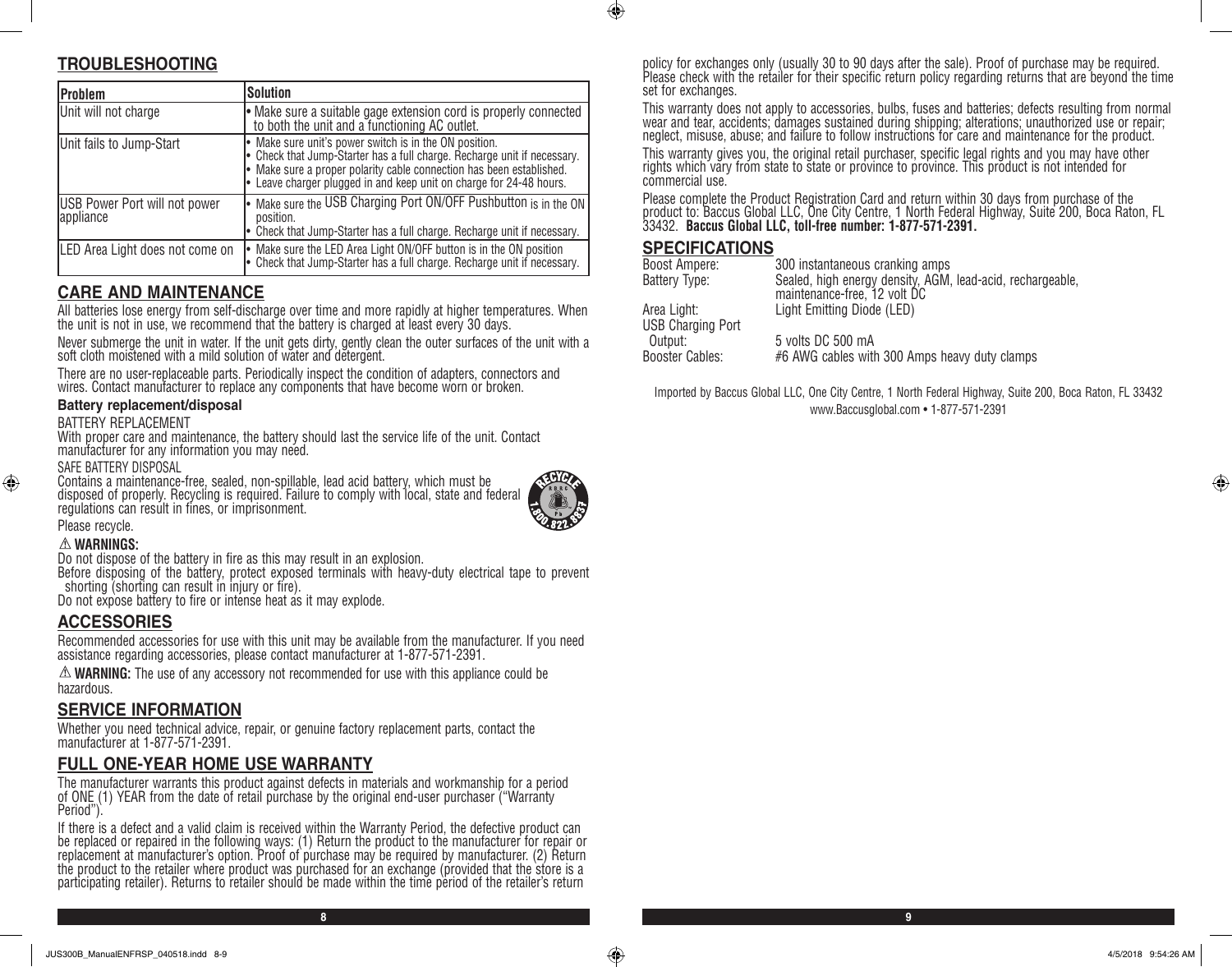

 $\bigoplus$ 

# **BATTERIE D'APPOINT ÉTROITE DE 300 A MODE D'EMPLOI**





⊕

**Numéro de catalogue : JUS300B**

**Merci d'avoir choisi Black & Decker! Consulter le site Web www.Baccusglobal.com pour enregistrer votre nouveau produit.**

# À LIRE AVANT DE RETOURNER CE PRODUIT POUR QUELQUE RAISON QUE CE SOIT :

Si des questions ou des problèmes surgissent après l'achat d'un produit, consulter le site Web

# **HTTP://WWW.BACCUSGLOBAL.COM**

pour obtenir des réponses instantanément 24 heures par jour.

Si la réponse est introuvable ou en l'absence d'accès à Internet, composer le 1-877-571-2391 de 9 h à 17 h HNE, du Lundi au Vendredi, pour parler avec un agent. Prière d'avoir le numéro de catalogue sous la main lors de l'appel.

# **CONSERVER CE MANUEL POUR UN USAGE ULTÉRIEUR.**

Cat. # JUS300B RD040518 Tous droits réservés © 2018 Baccus Global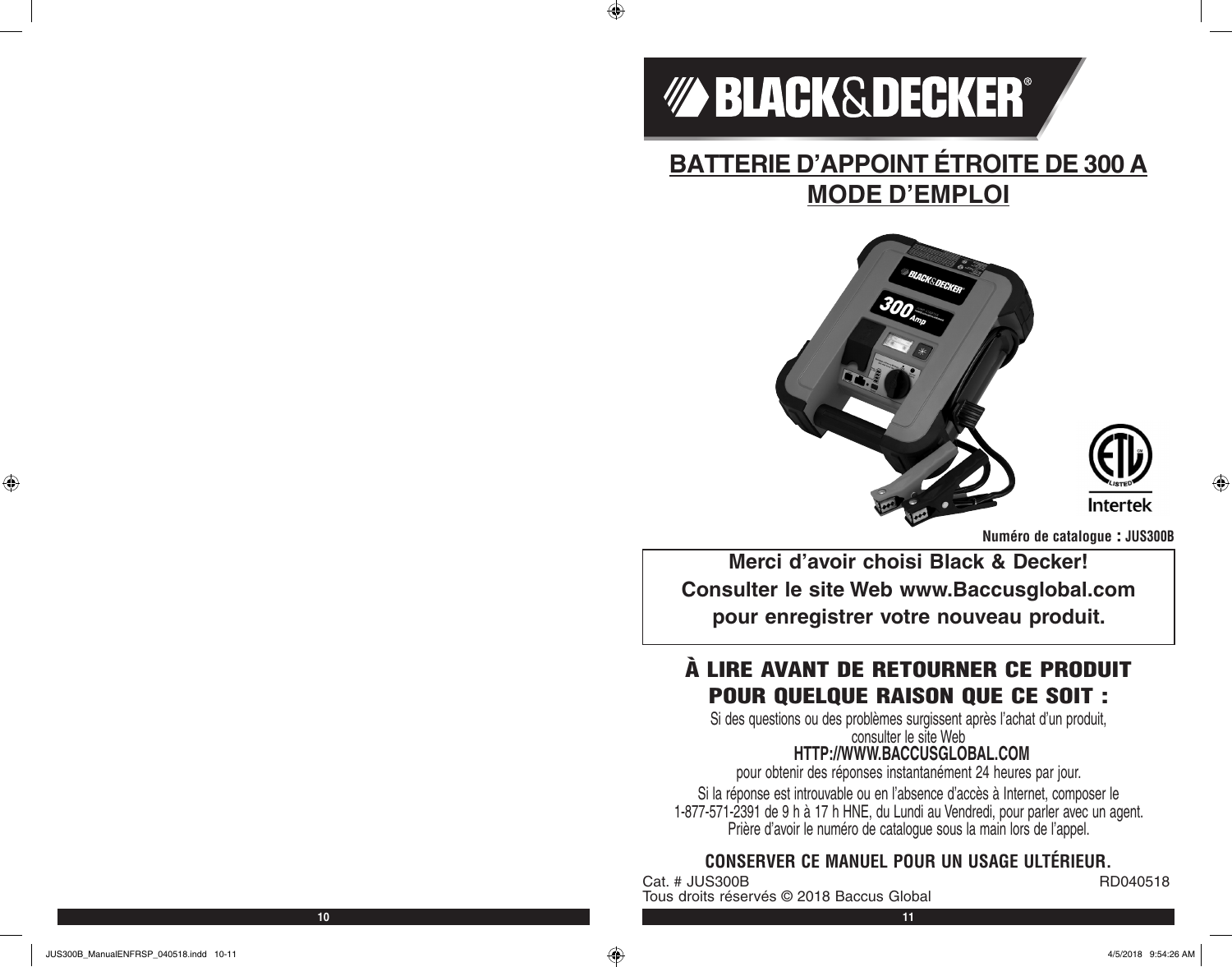Ce dispositif se conforme à la section 15 des règlements de la FCC. L'utilisation est assujettie aux deux conditions suivantes : (1) ce dispositif ne peut causer des interférences néfastes et (2) ce dispositif doit accepter toutes les interférences reçues, y compris les interférences pouvant être la cause d'une opération non souhaitée.

Cet équipement a été testé et se conforme aux limites d'un dispositif numérique de classe B, en accord avec la section 15 des règlements de la FCC. Ces limites sont conçues pour fournir une protection raisonnable contre les interférences néfastes dans une installation résidentielle. Cet équipement génère, utilise et peut émettre de l'énergie aux fréquences radio et, s'il n'est pas installé et utilisé en accord avec les instructions, peut causer des interférences néfastes aux communications radio. Toutefois, il n'existe aucune garantie qu'aucune interférence ne surviendra dans une installation particulière. Si l'équipement cause des interférences néfastes à la réception radio ou télévisuelle, ce qui peut être déterminé en éteignant et en remettant sous tension l'équipement, l'utilisateur devrait essayer de corriger les interférences en prenant une ou plusieurs des mesures suivantes : • Réorienter ou déplacer l'antenne de réception.

- Augmenter l'espace entre l'équipement et le récepteur.
- Connecter l'équipement dans une prise sur un circuit différent de celui auquel le récepteur est connecté.
- Consulter le revendeur ou un technicien radio/TV compétent pour assistance.

Les changements ou les modifications non approuvés par la partie responsable de la conformité ont pu vider l'autorité de l'utilisateur pour actionner l'équipement.

# LIGNES DIRECTRICES EN MATIÈRE DE SÉCURITÉ/DÉFINITIONS

**DANGER :** indique une situation dangereuse imminente qui, si elle n'est pas évitée, entraînera la mort ou des blessures graves.

**AVERTISSEMENT :** indique une situation potentiellement dangereuse qui, si elle n'est pas évitée, pourrait entraîner la mort ou des blessures graves.

**MISE EN GARDE :** indique une situation potentiellement dangereuse qui, si elle n'est pas évitée, pourrait entraîner des blessures légères ou modérées.

Le terme **MISE EN GARDE** utilisé sans le symbole d'alerte à la sécurité indique une situation potentiellement dangereuse qui, si elle n'est pas évitée, pourrait se solder par des dommages matériels.

**DANGERS D'UTILISATION DANGEREUSE.** Lors de l'utilisation d'outils ou d'équipements, des<br>précautions de base en matière de sécurité doivent être prises afin de réduire le risque de blessure. Un fonctionnement, un entretien ou une modification inappropriée des outils ou des équipements pourrait provoquer de graves blessures ou des dommages matériels. Certains outils et équipements sont conçus pour des applications spécifiques. Black & Decker recommande fortement NE PAS modifier ce produit ou de NE PAS l'utiliser pour une application autre que celle pour laquelle il a été conçu. Lire et comprendre tous les avertissements et toutes les directives d'utilisation avant d'utiliser un outil ou un équipement.

# DIRECTIVES DE SÉCURITÉ IMPORTANTES

**AVERTISSEMENT :** Ce produit ou son cordon contient du plomb, un élément chimique reconnu par l'État de la Californie comme étant la cause de cancers et de malformations congénitales ou d'autres troubles de la reproduction. Lavez vos mains après les avoir manipulés.

# **AVERTISSEMENTS ET DIRECTIVES DE SÉCURITÉ GÉNÉRALES POUR TOUS LES APPAREILS**

#### **LIRE TOUTES LES DIRECTIVES**

**AVERTISSEMENT :** Lire toutes les directives avant d'utiliser le produit. Négliger de suivre toutes les directives suivantes peut entraîner des risques de décharge électrique, d'incendie et/ou de blessures graves.

**AVERTISSEMENT – POUR RÉDUIRE LE RISQUE D'INCENDIE, DE CHOC ÉLECTRIQUE, DANGER D'ÉCLATEMENT, OU DE BLESSURES OU DES DOMMAGES MATÉRIELS :**

- **Éviter les milieux dangereux.** Ne pas utiliser d'appareils électriques dans un endroit humide ou mouillé. Ne pas utiliser les appareils électriques sous la pluie.
- **Tenir les enfants à l'écart.** Tous les visiteurs doivent se trouver à une certaine distance de la zone de travail.
- **Ranger les appareils électriques inutilisés à l'intérieur.** Lorsqu'ils ne sont pas utilisés, les appareils électriques doivent être rangés à l'intérieur dans un endroit sec, élevé ou dans un endroit verrouillé, hors de la portée des enfants.
- **Ne pas forcer l'appareil électrique.** Il fera un meilleur travail et présentera un risque inférieur de blessure à la vitesse pour laquelle il a été conçu.
- **Utiliser l'appareil électrique approprié.** Ne pas utiliser l'appareil électrique pour une autre application que celle pour laquelle il a été prévu.
- **S'habiller de manière appropriée.** Ne pas porter de vêtements amples ni de bijoux. Ils peuvent s'enchevêtrer dans les pièces mobiles. Des gants de caoutchouc et des chaussures antidérapantes robustes sont recommandés pour les travaux à l'extérieur. Couvrir les cheveux s'ils sont longs.
- **Utiliser des lunettes de sécurité et tout autre équipement de sécurité.** Utiliser des lunettes de sécurité ou des lunettes à coques conformes aux normes en matière de sécurité et, le cas échéant, un protecteur facial. Utiliser également un masque protecteur ou antipoussière si l'opération génère de la poussière. Ces directives s'appliquent à toutes les personnes se trouvant dans la zone de travail. Utiliser aussi un casque de sécurité, des protecteurs auditifs, des gants, des chaussures de sécurité et des systèmes de dépoussiérage lorsque leur utilisation est prévue ou exigée. Des lunettes de sécurité et des accessoires similaires sont disponibles séparément chez votre détaillant.
- **Ne pas utiliser le cordon d'alimentation de façon abusive.** Ne jamais transporter l'appareil électrique par son cordon ou tirer sur ce dernier pour le débrancher de la prise. Tenir le cordon éloigné de la chaleur, de l'huile et des bords tranchants.
- 
- **Ne pas trop tendre les bras.** Conserver son équilibre en tout temps. lorsqu'il n'est pas utilisé, avant d'effectuer une réparation et avant de changer les accessoires tels
- que les lames, etc.<br>• Éviter les risques de démarrage accidentel. Ne pas transporter l'appareil électrique branché tandis que le doigt repose sur l'interrupteur. S'assurer que l'interrupteur est à la position arrêt au moment
- de brancher l'appareil.<br>• **Un disjoncteur de fuite à la terre** doit être installé pour protéger les circuits ou les prises utilisés. Des prises avec disjoncteur de fuite à la terre intégré sont aussi disponibles et peuvent être utilisées
- comme mesures de sécurité.<br>• Utilisation d'accessoires. L'utilisation de tout accessoire non recommandé avec cet appareil **• Utilisation d'accessoires.** L'utilisation de tout accessoire non recommandé avec cet appareil électrique pourrait s'avérer dangereuse. Remarque : pour obtenir de plus amples renseignements, voir la section sur les accessoires du présent mode d'emploi.
- **Soyez vigilant. Faites preuve de bon sens.** Ne pas utiliser cet appareil lorsque vous êtes fatigué ou facultés affaiblies.
- une autre pièce) endommagé doit être soigneusement examiné afin de déterminer s'il fonctionnera correctement et remplira sa fonction prévue. Vérifier l'alignement des pièces mobiles, les situations de grippage des pièces mobiles et de rupture de pièces, l'assemblage et toute autre situation pouvant nuire au fonctionnement de l'appareil. Un pare-main endommagé (ou toute autre pièce endommagée) doit être réparé ou remplacé adéquatement par le fabricant agréé à moins d'un avis contraire indiqué dans le présent mode d'emploi. Faire remplacer les interrupteurs défectueux dans
- le fabricant agréé. Ne pas utiliser l'appareil si l'interrupteur ne fonctionne pas.<br>• Ne pas utiliser d'outils électriques portatifs à proximité de liquides inflammables ou dans une atmosphère gazeuse ou explosive. Les moteurs de ces outils produisent normalement des étincelles qui pourraient enflammer des vapeurs.
- **Rallonges pour utilisation extérieure.** Si l'appareil est utilisé à l'extérieur, utiliser uniquement des rallonges prévues à cet effet et ainsi marquées.
- **Rallonges électriques.** S'assurer que la rallonge est en bon état. Lorsqu'une rallonge est utilisée, s'assurer d'utiliser un calibre suffisamment élevé pour assurer le transport du courant nécessaire au fonctionnement de l'appareil. Une rallonge de calibre inférieur causera une chute de tension de ligne et donc une perte de puissance et une surchauffe. Le tableau suivant indique le calibre approprié à utiliser selon la longueur de la rallonge et l'intensité nominale de la plaque signalétique. En cas de doute, utiliser le calibre suivant le plus gros. Plus le numéro de calibre est petit, plus le cordon est lourd.

⊕

**12 13**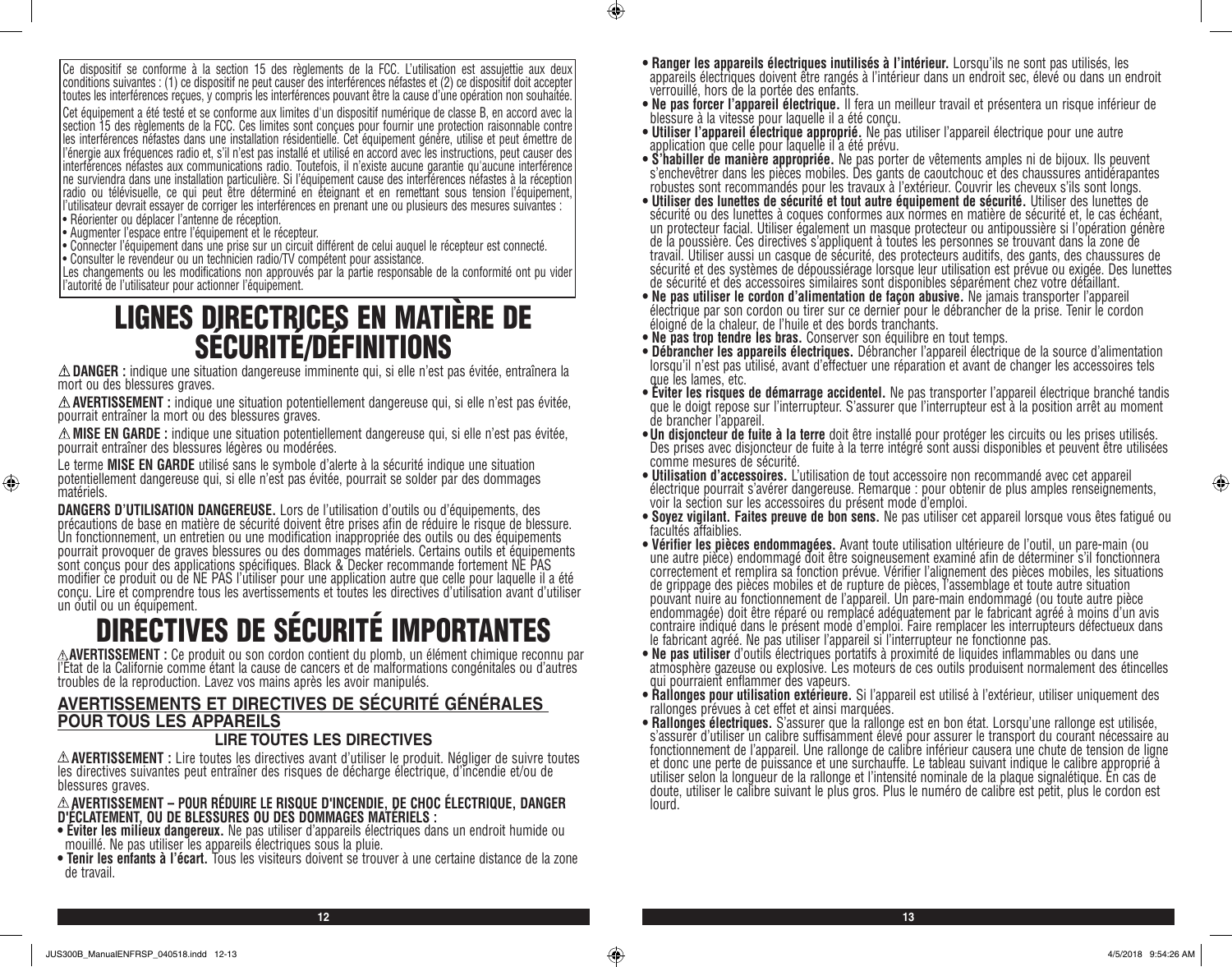|                                      |                 | <b>CALIBRE MINIMUM DU CORDON D'ALIMENTATION</b> |            |         |                                    |                                                                                                                                                                  |
|--------------------------------------|-----------------|-------------------------------------------------|------------|---------|------------------------------------|------------------------------------------------------------------------------------------------------------------------------------------------------------------|
| <b>Volts</b>                         |                 |                                                 |            |         | Longueur totale du cordon en pieds |                                                                                                                                                                  |
| 120V                                 |                 | 0 à 25                                          |            | 26 à 50 | 51 à 100                           | 101 à 150<br>$(0 \text{ à } 7,6\text{m})$ $(7,6 \text{ à } 15,2\text{m})$ $(15,2 \text{ à } 30,4\text{m})$ $(30,4 \text{ à } 45,7\text{m})$                      |
| <b>240V</b>                          |                 | $0$ à $50$                                      |            |         |                                    | 51 à 100 101 à 200 201 à 300<br>$(0 \text{ à } 15,2\text{m})$ $(15,2 \text{ à } 30,4\text{m})$ $(30,4 \text{ à } 60,9\text{m})$ $(60,9 \text{ à } 91,4\text{m})$ |
| Intensité nominale                   |                 |                                                 |            |         | Longueur de la rallonge            |                                                                                                                                                                  |
| Plus<br>de                           | <b>Moins de</b> |                                                 | $0'$ à 25' |         |                                    | $26'$ à 50' 51' à 100' 101' à 150'                                                                                                                               |
|                                      | de              |                                                 |            |         | Calibre américain des fils (AWG)   |                                                                                                                                                                  |
|                                      | 6               |                                                 | 18         | 16      | 16                                 | 14                                                                                                                                                               |
| $\begin{matrix} 0 \\ 6 \end{matrix}$ | 10              |                                                 | 18         | 16      | 14                                 | 12                                                                                                                                                               |
| 10                                   | 12              |                                                 | 16         | 16      | 14                                 | 12                                                                                                                                                               |
|                                      | 16              |                                                 | 14         |         |                                    | Non recommandé                                                                                                                                                   |

**AVERTISSEMENT : RISQUE D'ÉCLATEMENT :** Ne pas utiliser l'appareil pour charger des piles sèches communément utilisées dans les appareils ménagers. Ces piles sont susceptibles d'exploser et de causer des blessures corporelles et des dommages matériels. N'utiliser le chargeur que pour charger/recharger une batterie AU PLOMB. Il n'est pas conçu pour alimenter un système électrique à basse tension autre qu'au sein d'une application avec moteur de démarrage.

#### **AVERTISSEMENT : RISQUE DE CHOC ÉLECTRIQUE.**

#### • Si une rallonge est utilisée, veiller à ce que :

⊕

- a) les broches de la rallonge soient du même nombre, de la même taille et de la même forme que celles du chargeur;
- b) la rallonge soit correctement câblée et en bon état électrique;
- c) le calibre du câble soit adéquat pour l'intensité nominale du courant alternatif du chargeur, tel que le précise le tableau de la page 10.
- Ne pas faire fonctionner l'appareil si la fiche ou le cordon est endommagé ou s'il a subi un choc violent, s'il est tombé ou s'il a été endommagé de quelque façon que ce soit. Ne pas démonter l'appareil; l'apporter à un technicien de réparation qualifié lorsqu'une réparation ou un entretien est requis. Remonter incorrectement l'appareil peut entraîner un incendie ou une décharge électrique, et cette opération annule la garantie.
- L'utilisation d'un accessoire non fourni, non recommandé ni vendu par le fabricant pour être spécialement utilisé avec cet appareil peut entraîner une décharge électrique et des blessures corporelles.
- NE JAMAIS immerger cet appareil dans l'eau; ne pas l'exposer à la pluie ou à la neige et ne pas l'utiliser s'il est mouillé.
- Afin de minimiser les risques de décharges électriques, débrancher l'appareil de la source d'alimentation avant toute opération d'entretien ou de nettoyage. Ce risque ne sera pas réduit par la fermeture des commandes sans débranchement de l'appareil.
- Ne pas insérer d'objets étrangers dans le port USB.

#### **AVERTISSEMENT : RISQUE DE GAZ EXPLOSIFS.**

- Il est dangereux de travailler à proximité d'une batterie au plomb. Les batteries génèrent des gaz explosifs dans le cadre de leur fonctionnement normal. C'est pourquoi il est extrêmement important de lire le présent mode d'emploi avant chaque utilisation de la batterie d'appoint et d'en suivre exactement les directives.
- Pour réduire le risque d'explosion de batterie, suivre ces directives et celles publiées par le fabricant de la batterie et de tout équipement que vous avez l'intention d'utiliser à proximité de la batterie. Examiner les indications de mise en garde apposées sur ces produits et sur le moteur.
- Ce matériel utilise des pièces (commutateurs, relais, etc.) qui produisent des arcs ou des étincelles. Pour ces raisons, si l'appareil est utilisé dans un garage ou un espace clos, l'appareil DOIT être installé à un minimum de 457 mm (18 po) au-dessus du sol.
- CET APPAREIL EST CONÇU UNIQUEMENT POUR UNE UTILISATION PAR DES ADULTES ET NON PAR DES ENFANTS.

#### **MISE EN GARDE : POUR RÉDUIRE LE RISQUE DE BLESSURES OU DE DOMMAGES MATÉRIELS.**

- Tirer sur la fiche plutôt que sur le cordon d'alimentation pour débrancher l'adaptateur de charge sur secteur de 120 volts c.a. de l'appareil.
- NE JAMAIS ESSAYER DE RECHARGER OU DE CHARGER UNE BATTERIE GELÉE.

• Utiliser uniquement l'adaptateur de charge sur secteur fourni pour recharger cet appareil.

 $\bigcirc$ 

- Les véhicules dotés de systèmes informatisés intégrés peuvent être endommagés par un démarrage d'appoint de la batterie. Avant le démarrage d'appoint d'un véhicule de ce type, lire le manuel du propriétaire pour vous assurer qu'une assistance externe au démarrage est possible.
- Lors de l'utilisation d'une batterie au plomb, toujours s'assurer qu'une assistance immédiate est disponible en cas d'accident ou d'urgence.
- Toujours utiliser une protection oculaire lors de l'utilisation du produit : le contact avec l'acide de batterie pourrait provoquer une perte de vue, des brûlures graves ou les deux. Connaître les mesures de premiers soins en cas de contact accidentel avec de l'acide de batterie.
- Avoir de l'eau et du savon à proximité au cas où l'acide de la batterie entre en contact avec la peau.
- Si de l'acide de batterie entre en contact avec la peau ou les vêtements, laver immédiatement la zone touchée au savon et à l'eau pendant un minimum de 10 minutes et obtenir des soins médicaux immédiatement.
- Ne jamais fumer et toujours éviter la présence d'étincelles et de flammes à proximité de la batterie du véhicule, du moteur ou de l'accumulateur.
- Retirer tous les articles personnels métalliques, notamment bagues, bracelets, colliers et montres, lors de la manipulation d'une batterie au plomb. Une batterie au plomb est susceptible de produire un courant de court-circuit suffisamment important pour faire fondre une bague ou tout autre article en métal semblable, provoquant alors une brûlure grave.
- Ne pas porter de vêtements en vinyle lors du démarrage d'appoint d'un véhicule. En effet, la friction pourrait provoquer des étincelles d'électricité statique dangereuses.
- Les procédures de démarrage d'appoint doivent uniquement être réalisées dans une zone sûre, sèche et bien ventilée.
- Toujours ranger les pinces de batterie lorsque l'appareil n'est pas utilisé. Ne jamais mettre les pinces de batterie en contact. Cela pourrait provoquer des étincelles dangereuses, un arc électrique et/ou une explosion.
- Lors de l'utilisation de cet appareil à proximité de la batterie et du moteur du véhicule, le poser sur une surface plane et stable et tenir les pinces, les cordons, les vêtements et les parties du corps à distance des pièces mobiles du véhicule.
- Ne jamais laisser les pinces noire et rouge se toucher ou toucher un autre conducteur métallique commun. Cela pourrait endommager l'appareil, présenter un risque d'étincelle ou d'explosion ou les
- deux.<br>a) Pour les systèmes négativement mis à la terre, connecter la pince POSITIVE (ROUGE) à la borne POSITIVE non mise à la terre de la batterie et la pince NÉGATIVE (NOIRE) au châssis du véhicule ou au bloc-moteur, à distance de la batterie. Ne pas connecter là pince au carburateur, aux conduites de carburant ou à toute partie de la carrosserie en tôle. La connecter à une partie métallique épaisse du cadre ou du bloc-moteur. Se reporter au manuel du propriétaire de

l'automobile.<br>b) Pour <u>l</u>es systèmes positivement mis à la terre, connecter la <u>pince NÉGATIVE (NOIRE)</u> à la borne NÉGATIVE non mise à la terre de la batterie et la pince POSITIVE (ROUGE) au châssis du véhicule ou au bloc-moteur, à distance de la batterie. Ne pas connecter la pince au carburateur, aux conduites de carburant ou à toute partie de la carrosserie en tôle. La connecter à une partie métallique épaisse du cadre ou du bloc-moteur. Se reporter au manuel du propriétaire de l'automobile.

- Si les connexions aux bornes positive et négative de la batterie sont incorrectes, l'indicateur d'inversion de polarité s'allume (en rouge) et l'appareil émet un son continu jusqu'à ce que les pinces sont déconnectés. Déconnecter les pinces, puis reconnecter la batterie avec la polarité correcte.
- Toujours déconnecter d'abord le câble négatif (noir) de la batterie d'appoint, puis le câble positif (rouge), sauf pour les systèmes positivement mis à la terre.
- Protéger la batterie des flammes ou de la chaleur intense, car elle risquerait d'exploser. Avant de jeter la batterie, protéger les bornes exposées avec du ruban isolant solide pour éviter tout courtcircuit (un court-circuit peut provoquer une blessure ou un incendie).
- Mettre l'appareil aussi loin de la batterie que le permettent les câbles.
- Ne pas mettre de l'acide de batterie en contact avec l'appareil.
- Ne jamais utiliser l'appareil dans un espace clos ou avec une ventilation restreinte.<br>• PREMIERS SOINS Peau : Si de l'acide de batterie entre en contact avec la peau, rincer
- immédiatement avec de l'eau, puis laver soigneusement avec de l'eau savonneuse. Si une rougeur, une douleur ou une irritation se produit, consulter tout de suite un médecin.

**Yeux :** Si de l'acide de batterie entre en contact avec les yeux, les rincer immédiatement à grande eau pendant un minimum de 15 minutes et consulter immédiatement un médecin.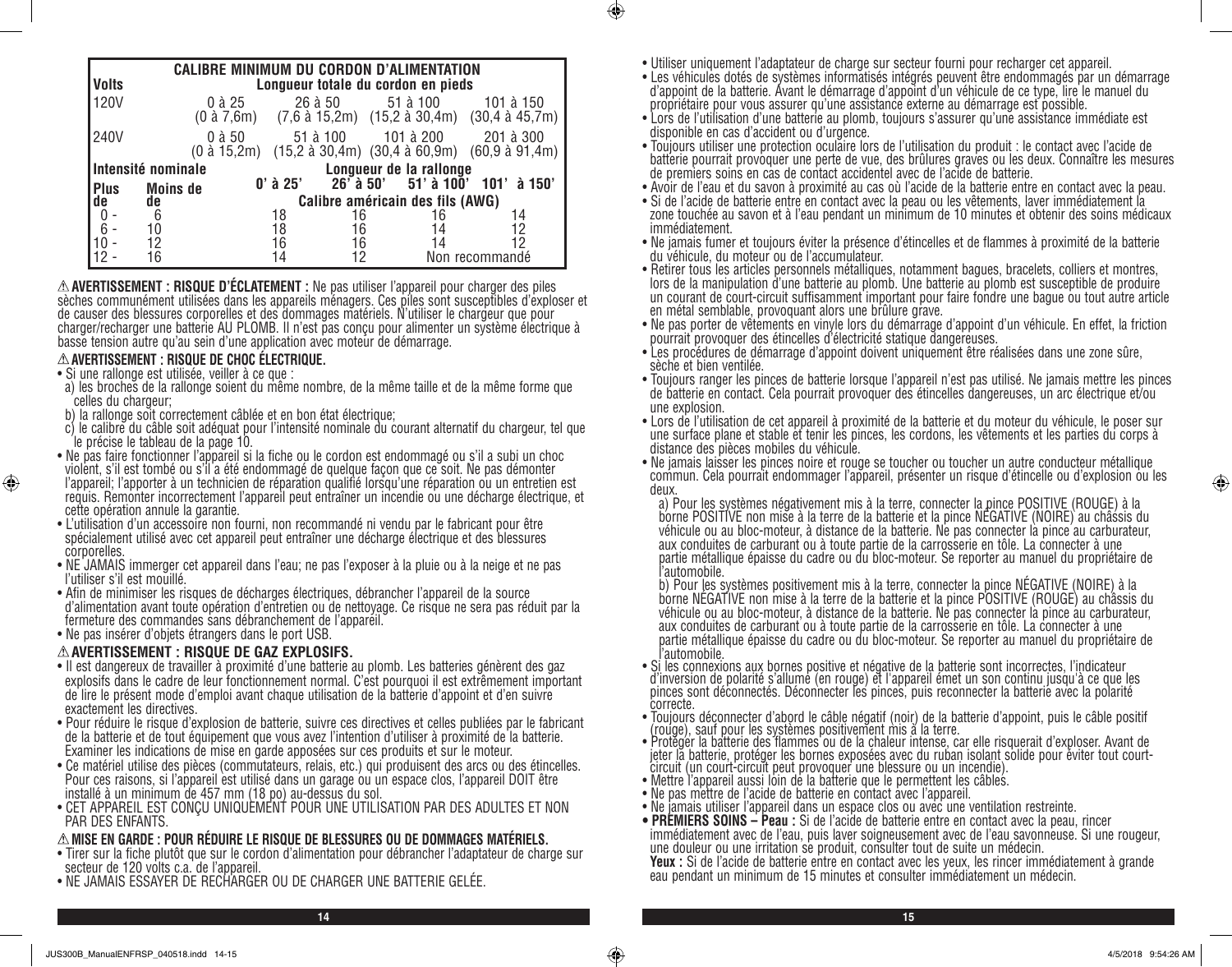- **IMPORTANT :** Cet appareil est livré partiellement chargé. Charger complètement l'appareil avec une rallonge domestique (non fournie) pour une période de 24 heures complètes avant la première utilisation. Il est impossible de surcharger l'appareil avec la méthode de charge sur secteur.<br>• Tous les commutateurs marche/arrêt doivent être en position ARRÉT lorsque l'appareil est en
- Tous les commutateurs marche/arrêt doivent être en position ARRET lorsque l'appareil est en<br>charge ou n'est pas utilisé. S'assurer que tous les commutateurs sont en position ARRÊT avant de connecter l'appareil à une source d'alimentation ou à la charge.
- Ce système d'alimentation doit seulement être utilisé avec des véhicules comportant un système de batterie en courant continu de 12 volts. Ne pas le connecter à un système de batterie de 6 volts ou 24 volts.
- Ce système n'est pas conçu pour une utilisation en remplacement d'une batterie de véhicule. Ne pas essayer de faire fonctionner un véhicule sans batterie.
- Un démarrage excessif du moteur peut endommager le démarreur du véhicule. Si le moteur ne démarre pas après le nombre recommandé de tentatives, interrompre la procédure de démarrage d'appoint et rechercher d'autres problèmes à corriger.
- Ne pas utiliser cette batterie d'appoint sur une embarcation de plaisance. Cet appareil ne convient pas pour des applications nautiques.
- Bien que cet appareil contienne une batterie sans déversement, il est recommandé de ranger, d'utiliser et de recharger l'appareil en position verticale. Pour éviter tout dommage susceptible de raccourcir la durée de vie opérationnelle de l'appareil, le protéger de la lumière directe du soleil, de toute source de chaleur directe et/ou de l'humidité.
- Lire et comprendre le présent mode d'emploi avant d'utiliser cet appareil.

# CONSERVER CES MESURES

#### **AVERTISSEMENT : RÉDUCTION DU RISQUE DE BLESSURES.**

Suivre ces directives ainsi que celles publiées par le fabricant de la batterie et de tout équipement que vous avez l'intention d'utiliser avec cet appareil. Examiner les indications d'avertissement apposées sur ces produits et sur le moteur.

## **INTRODUCTION**

⊕

Merci d'avoir choisi la *batterie d'appoint étroite de 300 A de Black & Decker.* Cette batterie d'appoint compacte est la seule de sa taille à fournir une telle quantité d'énergie. La batterie interne est une batterie au plomb scellée et de haute densité qui stocke et fournit une énergie comparable à celle de batteries d'appoint ordinaires de taille complète. Lire attentivement ce guide avant d'utiliser l'appareil afin de garantir des performances optimales et d'éviter tout dommage à l'appareil ou aux articles utilisés avec lui.

La *batterie d'appoint de 300 A* est un système de démarrage d'appoint compact, durable et<br>portable pour véhicules dotés d'un système de batterie standard de 12 volts. Ce système autonome et rechargeable permettra de démarrer la plupart des véhicules sans avoir besoin d'un véhicule hôte ou d'une alimentation en courant continu de 12 volts.

## **CARACTÉRISTIQUES**

• Commutateur d'alimentation marche/arrêt sans clé

- Sans fil/rechargeable
- Batterie au plomb intégrée sans déversement, sans entretien, très robuste et scellée
- Aucun entretien requis (à part la recharge) pour un fonctionnement optimal
- Câbles et pinces de service intensif
- Port de charge USB en courant continu de 5 volts
- DEL d'éclairage de travail intégrée
- Système d'avertissement d'inversion de polarité
- Canaux de rangement de câbles exclusifs maintenant les câbles d'appoint à l'écart lorsque non utilisés
- Chargeur secteur intégré de 120 volts (qui utilise avec une rallonge standard non comprise)
- Voyants indicateurs DEL d'état de charge de la batterie faciles à lire

#### **Commandes et indicateurs**

 $\bigcirc$ 



- 1.Pince négative (–) noire
- 2.Pince positive (+) rouge
- 3.Chargeur secteur intégré de 120 volts c.a. (sous couvercle protecteur)
- 4.Voyants indicateurs DEL d'état de la batterie
- 5.DEL d'éclairage de travail intégrée
- 6.Commutateur de l'éclairage de travail

# **CHARGE/RECHARGE**

- 7.Indicateur d'inversion de polarité
- 8.Commutateur de la batterie d'appoint
- 9.Bouton-poussoir de niveau de charge de la batterie
- 10.Voyant d'alimentation USB
- 11.Port d'alimentation USB
- 12.Commutateur marche/arrêt USB

⊕

Ce produit contient une batterie au plomb scellée. Pour maximiser la durée de vie de la batterie, nous recommandons de maintenir la batterie d'appoint complètement chargée à tout moment. La recharger après qu'achat, avant la première utilisation, immédiatement après chaque utilisation et une fois par mois si elle n'est pas utilisée. Négliger de le faire réduirait considérablement la durée de vie de la batterie. Enfoncer à tout moment le bouton-poussoir de niveau de charge de la batterie pour vérifier l'état de charge.

Si la batterie est trop déchargée et que le voyant DEL vert s'allume lorsque le chargeur est branché, cela montre que la batterie est dans une phase à haute impédance.

Recharger alors l'appareil pour 24 à 48 heures avant de l'utiliser.

*Remarque :* L'appareil est livré dans un état de charge partielle; il faut le recharger complètement après qu'achat et avant de l'utiliser pour la première fois. La charge de secteur initiale devrait durer 24 heures.

#### **Charge/recharge avec le chargeur secteur de 120 volts c.a. et une rallonge domestique standard (non comprise)**

- 1.Soulever le couvercle de l'adaptateur c.a., situé à l'avant de l'appareil, et y brancher une rallonge. Brancher l'autre extrémité de la rallonge dans une prise murale secteur de 120 volts c.a. standard.
- 2.Charger jusqu'à ce que le voyant DEL d'état de la batterie vert s'allume ou clignote.
- 3.Une fois l'appareil bien chargé, débrancher la rallonge.
- *Remarque :* Il est impossible de surcharger l'appareil à l'aide de la méthode de charge par secteur.

## **BATTERIE D'APPOINT**

Cette batterie d'appoint est munie d'un commutateur marche/arrêt. Lorsque les connexions appropriées sont établies, placer le commutateur en position MARCHE pour le démarrage d'appoint du véhicule.

- 1.Couper le contact et fermer tous les accessoires (radio, climatiseur, dispositifs d'éclairage, chargeurs de téléphones cellulaires branchés, etc.). Placer le véhicule en mode « stationnement » et enclencher le frein à main.
- 2.S'assurer que le commutateur d'alimentation de la batterie d'appoint est en position ARRÊT.
- 3.Retirer les pinces de batterie de leurs supports. Connecter d'abord la pince rouge, puis la noire.
- **4.Procédure de démarrage d'appoint d'un SYSTÈME NÉGATIVEMENT MIS À LA TERRE (la borne négative de la batterie est connectée au châssis) (CONFIGURATION LA PLUS COMMUNE)**

**16 17**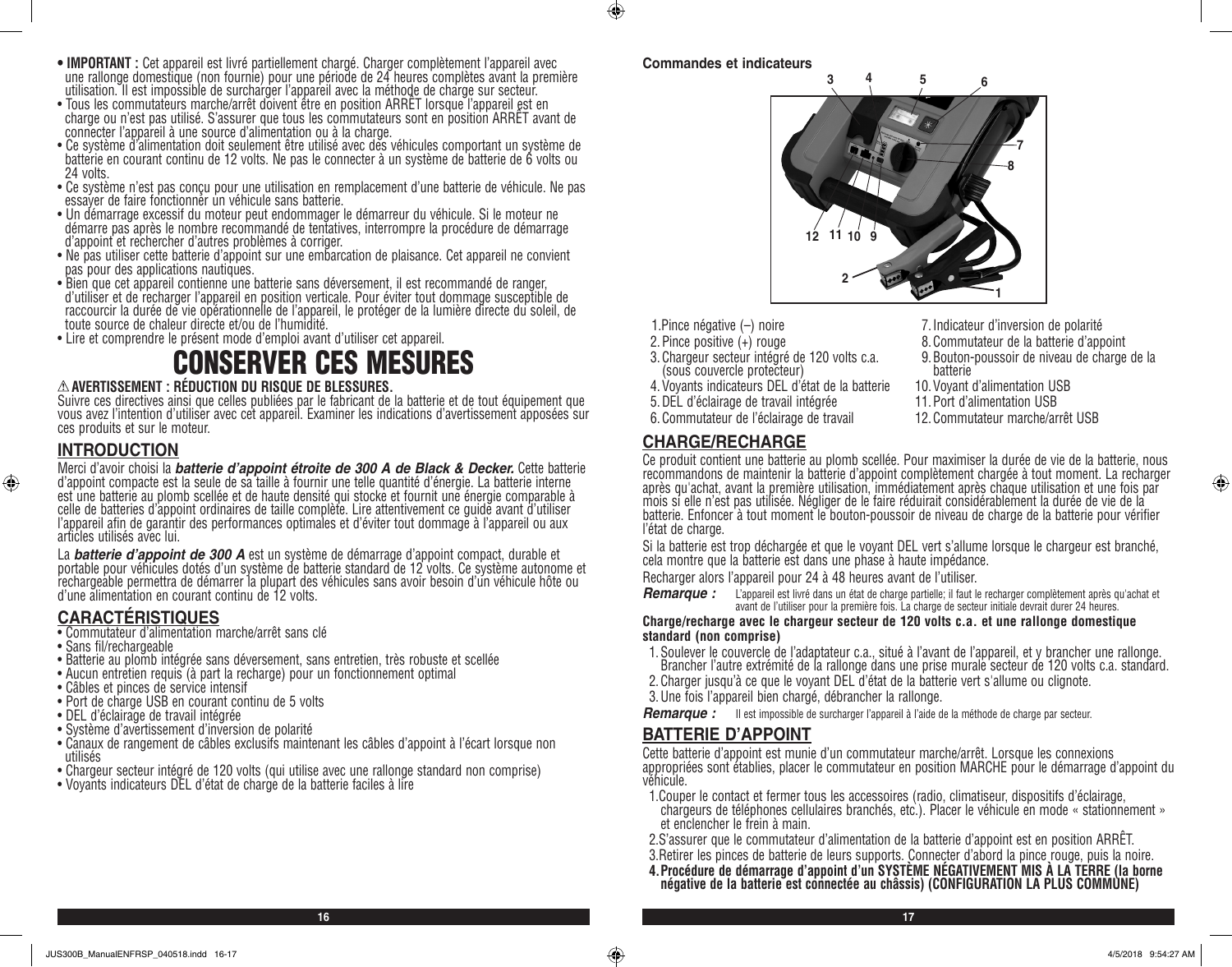- 4a. Connecter la pince positive (+) rouge à la borne positive de la batterie du véhicule.
- 4b.Connecter la pince négative (–) noire au châssis ou à un composant du véhicule ou à une partie de la carrosserie solide, immobile et métallique. Ne jamais connecter la pince directement à la borne négative de la batterie ou à une pièce mobile. Se reporter au manuel du propriétaire de l'automobile.

#### **5.Procédure pour un démarrage d'appoint de SYSTÈMES POSITIVEMENT MIS À LA TERRE**

- *Remarque :* Dans le rare cas où le véhicule à démarrer est doté d'un système mis positivement à la terre (la borne positive de la batterie est connectée au châssis), remplacer les étapes 4a et 4b ci-dessus par les étapes 5a et 5b, puis procéder à l'étape 6.
- 5a. Connecter la pince négative (–) noire à la borne négative de la batterie du véhicule.
- 5b.Connecter la pince positive (+) rouge au châssis ou à un composant du véhicule ou à une partie de la carrosserie solide, immobile et métallique. Ne jamais connecter la pince directement à la borne positive de la batterie ou à une pièce mobile. Se reporter au manuel du propriétaire de l'automobile.
- 6.Lorsque les pinces sont bien connectées, mettre le commutateur d'alimentation de la batterie d'appoint à MARCHE.
- 7.Activer l'allumage et lancer le moteur par rafales de 5 à 6 secondes jusqu'au démarrage de celui-ci.
- 8.Remettre le commutateur d'alimentation de la batterie d'appoint à ARRÊT.
- 9.Déconnecter d'abord la pince négative (–) reliée au moteur ou au châssis, puis déconnecter la cosse positive (+) reliée à la batterie.

#### **SUIVRE TOUTES LES DIRECTIVES DE SÉCURITÉ CONTENUES DANS CE MANUEL. MISES EN GARDE : RISQUE DE DOMMAGES À LA PROPRIÉTÉ**

- Si les connexions aux bornes positive et négative de la batterie sont incorrectes, l'indicateur d'inversion de polarité s'allume (en rouge) et l'appareil émet un son continu jusqu'à ce que les pinces sont déconnectés. Déconnecter les pinces, puis reconnecter la batterie avec la polarité
- correcte.<br>• Si le véhicule ne démarre pas, couper le contact, mettre le commutateur d'alimentation de la batterie d'appoint à ARRÊT, débrancher les câbles du système de démarrage d'appoint et contacter un technicien qualifié pour en découvrir la raison.
- Recharger complètement cet appareil après chaque utilisation.

#### **AVERTISSEMENTS**

⊕

- Le commutateur d'alimentation de la batterie d'appoint doit être en position d'arrêt avant tout démarrage d'appoint.
- Ce système d'alimentation doit SEULEMENT être utilisé avec des véhicules comportant des systèmes de batteries en courant continu de 12 volts.
- Ne jamais mettre les pinces rouge et noire en contact. Cela pourrait provoquer des étincelles dangereuses, un arc électrique et/ou une explosion.
- Les véhicules dotés de systèmes informatisés intégrés peuvent être endommagés par un démarrage d'appoint de la batterie. Avant de recharger la batterie d'un véhicule de ce type, lire le manuel du véhicule pour confirmer si une assistance externe au démarrage est conseillée.
- Un démarrage excessif du moteur peut endommager le démarreur du véhicule. Si le moteur ne démarre pas après le nombre recommandé de tentatives, interrompre la procédure de démarrage d'appoint et rechercher d'autres problèmes à corriger.
- Par la suite, remettre le commutateur d'alimentation de la batterie d'appoint en position ARRÊT.
- Remplacer immédiatement les pièces usées ou défectueuses; pour ce faire, contacter le service à la clientèle sans frais au 1-877-571-2391.

#### **PORT D'ALIMENTATION USB**

1.Enfoncer le bouton-poussoir de mise sous tension du port d'alimentation USB pour activer ce port.

- 2.Brancher l'appareil alimenté par le port USB dans le port de charge USB du convertisseur continu alternatif et s'en servir normalement.
- *Remarques :* Le port d'alimentation USB de cet appareil ne prend pas en charge la communication de données. Il fournit uniquement une alimentation en courant continu de 5 volts/500 mA à un dispositif externe alimenté par le port USB. S'assurer que le bouton-poussoir marche/arrêt du port de charge USB est en position ARRÊT lors de larecharge ou du rangement de l'appareil. Certains appareils électroniques domestiques à alimentation USB ne fonctionnent pas avec cet appareil.

## **ÉCLAIRAGE DE TRAVAIL D'URGENCE**

L'éclairage de travail est commandé par le commutateur d'alimentation situé sur le panneau avant de l'appareil. S'assurer que la lampe est éteinte lors de la recharge ou du rangement de l'appareil.

## **DÉPANNAGE**

 $\bigcirc$ 

| Problème                                                          | <b>Solution</b>                                                                                                                                                                                                                                                                                                                                                  |
|-------------------------------------------------------------------|------------------------------------------------------------------------------------------------------------------------------------------------------------------------------------------------------------------------------------------------------------------------------------------------------------------------------------------------------------------|
| L'unité ne chargera pas                                           | • Assurez-vous qu'une corde de prolongation appropriée de<br>mesure est correctement reliée à l'unité et à une sortie de<br>fonctionnement à C.A.                                                                                                                                                                                                                |
| Le démarrage d'appoint ne<br>fonctionne pas.                      | • S'assurer que le commutateur d'alimentation de l'appareil est en<br>position MARCHE.<br>• Vérifier que la batterie d'appoint est complètement chargée.<br>Recharger le cas échéant.<br>· S'assurer qu'une connexion par câble de polarité correcte a été<br>établie.<br>Laisser le chargeur branché et garder l'appareil sur le chargeur<br>de 24 à 48 heures. |
| Le port d'alimentation USB ne met<br>pas l'appareil sous tension. | • Assurez-vous que le bouton poussoir "MARCHE/ARRÊT" gauche de<br>remplissage d'USB est dans la position de fonctionnement.<br>• Vérifiez que le Sauter-Démarreur a une pleine charge. Rechargez l'unité<br>au besoin.                                                                                                                                           |
| La DEL d'éclairage de travail ne<br>fonctionne pas.               | · S'assurer que le bouton MARCHE/ARRÊT de la DEL d'éclairage<br>de travail est en position MARCHE.<br>• Vérifier que la batterie d'appoint est complètement chargée.<br>Recharger le cas échéant.                                                                                                                                                                |

#### **SOIN ET ENTRETIEN**

Tous les blocs d'alimentation d'appoint perdent de l'énergie par autodécharge au fil du temps, et ce, d'autant plus rapidement que les températures sont élevées. Lorsque l'appareil n'est pas utilisé, nous recommandons que la batterie soit rechargée au moins tous les 30 jours.

N'immergez jamais l'appareil dans l'eau. Si l'appareil est sale, nettoyez délicatement les surfaces externes avec un chiffon doux humidifié dans une solution douce d'eau et de détergent.

Aucune pièce ne peut être remplacée par l'utilisateur. Vérifiez régulièrement l'état des adaptateurs, des connecteurs et des câbles. Contactez le fabricant pour remplacer tout composant usé ou endommagé.

#### **Remplacement/mise au rebut de la batterie**

#### REMPLACEMENT DE LA BATTERIE

Avec des soins appropriés et de la maintenance, la batterie devrait durer la durée de vie de l'appareil. Contactez le fabricant pour toute information dont vous auriez besoin.

#### ÉLIMINATION SÛRE DE LA BATTERIE

Contient une batterie plomb-acide, qui doivent être éliminés de façon appropriée. Le recyclage est requis. Défaut de se conformer aux réglementations locales, étatiques et fédérales peut entraîner des amendes ou d'emprisonnement.



⊕

#### S'il vous plaît recycler. **AVERTISSEMENTS :**

Ne jetez pas la batterie au feu, car vous risqueriez de déclencher une explosion.

Avant de mettre la batterie au rebut, protégez les bornes exposées avec du ruban isolant renforcé pour empêcher un court-circuit (pouvant provoquer une blessure ou un incendie).

N'exposez pas la batterie au feu ou à une chaleur intense, car elle pourrait exploser.

#### **ACCESSOIRES**

Les accessoires recommandés pour une utilisation avec cet appareil peuvent être disponibles auprès du fabricant. Si vous avez besoin d'aide concernant les accessoires, s'il vous plaît contacter le fabricant au 1-877-571-2391.

**AVERTISSEMENT :** L'utilisation d'un accessoire non recommandé avec cet appareil pourrait être dangereuse.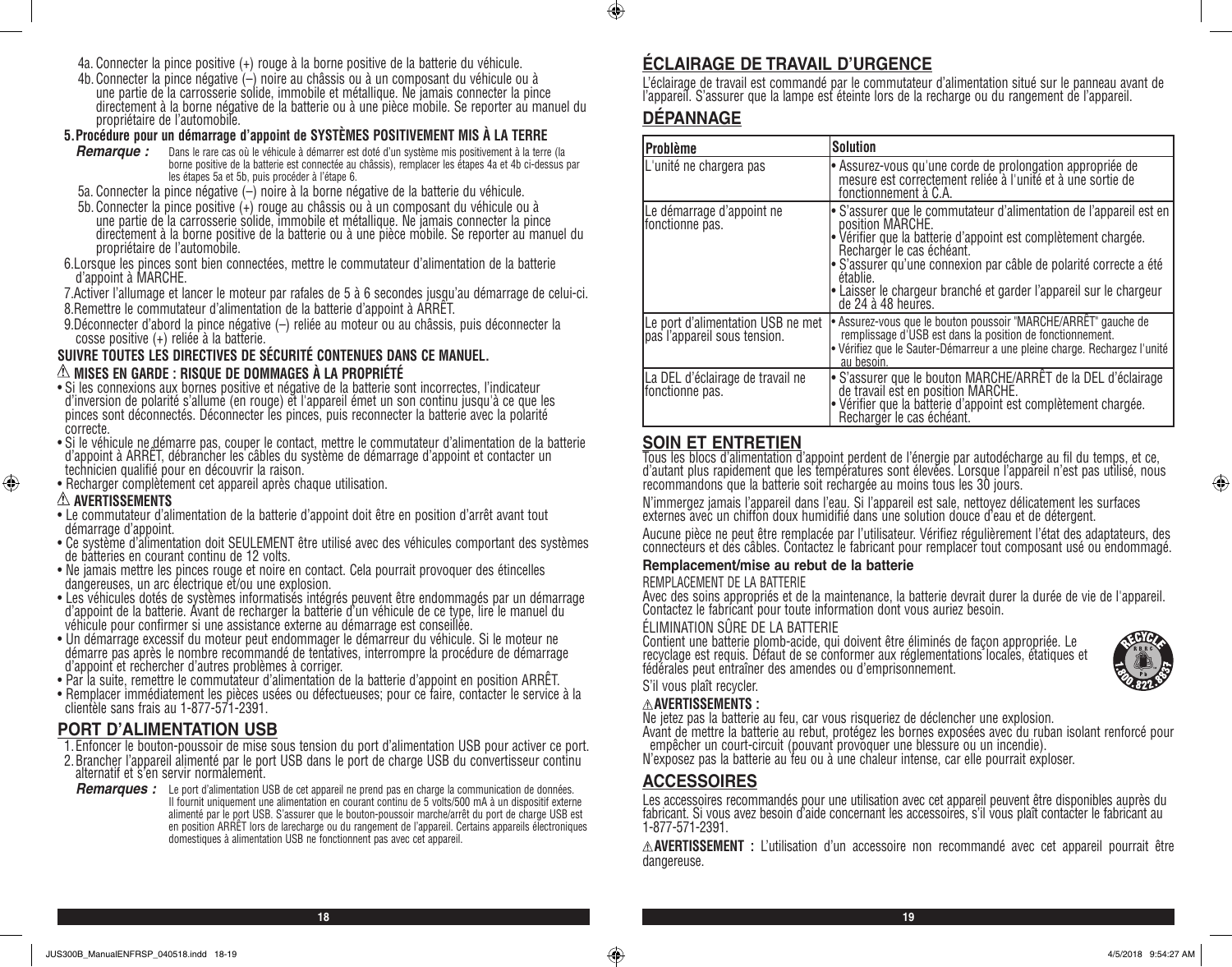# **INFORMATION DE SERVICE TECHNIQUE**

Que vous ayez besoin de conseil technique, d'une réparation, ou de véritables pièces de rechange d'usine, contactez le fabricant au 877 571-2391.

# **GARANTIE LIMITÉE D'UN AN POUR UTILISATION DOMESTIQUE**

Le manufacturier garantit ce produit contre tout défaut de matériaux et de fabrication pour une période d'UN « 1 » AN à partir de la date d'achat par le premier acheteur et utilisateur final « période de garantie ».

Si une réclamation valide est reçue au cours de la période de garantie, à la suite d'une défectuosité du produit, celui-ci sera réparé ou remplacé selon les modalités suivantes : « 1 » Retournez le produit au manufacturier pour une réparation ou un remplacement « à la discrétion du manufacturier ». Une preuve d'achat peut être requise par le manufacturier. « 2 » Retournez le produit chez le marchand où il a été acheté afin de procéder à un échange « à condition que le marchand soit un détaillant participant ». Les retours devraient s'effectuer au cours de la période de temps spécifiée par le détaillant dans sa politique d'échange « généralement de 30 à 90 jours après la vente ». Une preuve d'achat pourrait être requise. Veuillez vérifier auprès du détaillant sa politique particulière concernant les retours de marchandises au-delà de la période indiquée pour les échanges.

Cette garantie ne s'applique pas aux défauts des accessoires, ampoules, fusibles et piles, résultant de l'usure et de la détérioration normales, ni des accidents ou des dommages subis durant l'expédition, des détériorations, d'un usage ou d'une réparation non autorisés, de la négligence, d'un mauvais emploi, d'un abus et du non-respect des instructions relatives aux soins et à l'entretien du produit.

Cette garantie vous donne des droits légaux spécifiques et vous pourriez avoir d'autres droits qui varient d'un État à l'autre ou d'une province à l'autre. Ce produit n'est pas conçu pour une utilisation commerciale.

Veuillez remplir la carte d'enregistrement de produit et la retourner dans les 30 jours suivant la date d'achat du produit à : Baccus Global LLC, One City Centre, 1 North Federal Highway, Suite 200, Boca<br>Raton, FL 33432, États-Unis. **Numéro sans frais Baccus : 1 877-571-2391.** 

#### **FICHE TECHNIQUE**

⊕

| Intensité d'appoint :                       | 300 ampères de démarrage instantané                                                                               |
|---------------------------------------------|-------------------------------------------------------------------------------------------------------------------|
| Type de batterie :                          | scellée, à haute densité d'énergie, AGM, au plomb, rechargeable, sans<br>entretien, à courant continu de 12 volts |
| Éclairage de travail :<br>Sortie au port de | diode électroluminescente (DEL)                                                                                   |
| charge USB :                                | 5 V c.c. 500 mA                                                                                                   |
| Câbles d'appoint :                          | câbles nº 6 AWG avec pinces de service intensif de 300 A                                                          |

Importé par Baccus Global LLC, One City Centre, 1 North Federal Highway, Suite 200, Boca Raton, FL 33432 www.Baccusglobal.com • 1-877-571-2391

# *MA BLACK&DECKER®*

 $\bigcirc$ 

**MANUAL DE INSTRUCCIONES DEL PUENTE AUXILIAR DE ARRANQUE CON INFLADOR DE 300 AMPERIOS**





**Intertek** 

**¡Gracias por elegir Black & Decker! Visite www.Baccusglobal.com para registrar su nuevo producto.**

# LEA EL MANUAL ANTES DE DEVOLVER ESTE PRODUCTO POR CUALQUIER MOTIVO:

Si tiene una consulta o algún inconveniente con su producto, visite **HTTP://WWW.BACCUSGLOBAL.COM**

para obtener respuestas instantáneas las 24 horas del día. Si no encuentra la respuesta o no tiene acceso a Internet, llame al 1-877-571-2391 de Lunes a Viernes de 9 a.m. a 5 p.m. hora del este para hablar con un agente. Cuando llame, tenga a mano el número de catálogo.

## **CONSERVE ESTE MANUAL PARA FUTURAS CONSULTAS.**

N<sup>º</sup> de Catálogo: JUS300B RD040518 Copyright © 2018 Baccus Global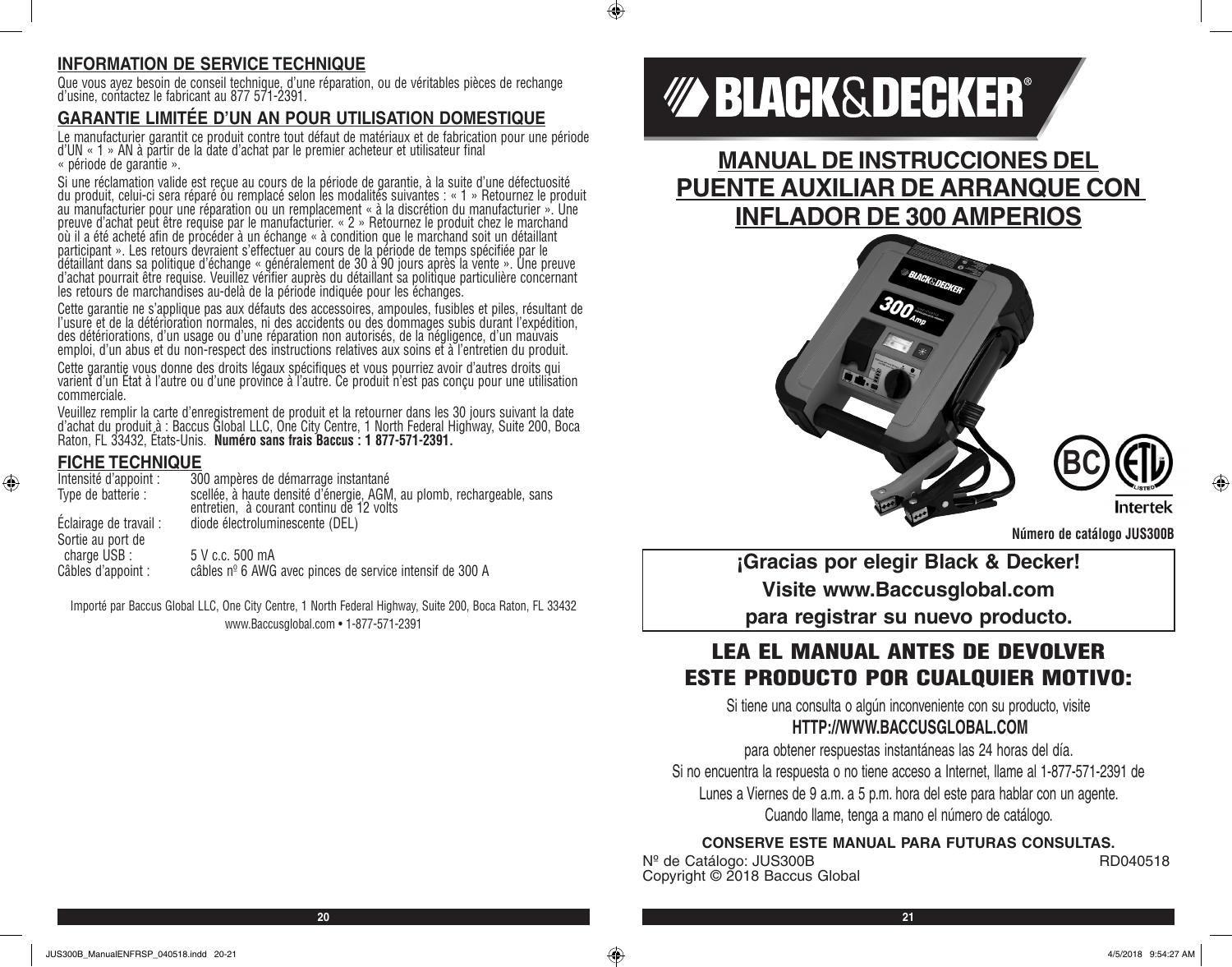Este dispositivo cumple con la parte 15 de las normas de la Comisión Federal de Comunicaciones de Estados Unidos (FCC). La operación está sujeta a las dos condiciones siguientes: (1) este dispositivo no puede causar interferencia perjudicial y (2) este mecanismo debe aceptar cualquier interferencia recibida, incluida la in-terferencia que puede provocar una operación no deseada.

Este equipo ha sido probado y se encontró que cumple con los límites para dispositivo digital Clase B, según la parte 15 de las normas de la FCC. Estos límites están diseñados para brindar protección razonable contra interferencia perjudicial en una instalación residencial. Este equipo genera, usa y puede irradiar energía en frecuencia de radio y, si no se instala y se usa de acuerdo con las instrucciones, puede provocar interferencia perjudicial en las comunicaciones de radio. Sin embargo, no hay garantía de que la interferencia no ocurra en una instalación en particular. Si el equipo provoca interferencia perjudicial en la recepción de radio o televisión, lo que se puede determinar al apagar y encender el equipo, el usuario debe tratar de corregir la interferencia mediante una o más de las siguientes medidas:

• Cambiar la orientación o la ubicación de la antena de recepción.

• Aumentar la separación entre el equipo y el receptor.

⊕

• Conectar el equipo a un tomacorriente sobre un circuito diferente de aquel al que está conectado el receptor.

• Consultar al vendedor o pedir la ayuda de un técnico en radio y televisión con experiencia.

Los cambios o las modificaciones no aprobados por el partido responsable de conformidad podían anular la autoridad del usuario para funcionar el equipo.

# NORMAS DE SEGURIDAD/DEFINICIONES

**PELIGRO:** Indica una situación de peligro inminente que, si no se evita, provocará la muerte o lesiones graves.

**ADVERTENCIA:** Indica una situación de peligro potencial que, si no se evita, podría provocar la muerte o lesiones graves.

**PRECAUCIÓN:** Indica una situación de peligro potencial que, si no se evita, puede provocar lesiones leves o moderadas.

**PRECAUCIÓN:** Utilizado sin el símbolo de alerta de seguridad indica una situación de peligro potencial que, si no se evita, puede provocar daños en la propiedad.

**RIESGO DE OPERACIÓN INSEGURA.** Cuando se utilizan herramientas o equipos, siempre se deben respetar las precauciones de seguridad para reducir el riesgo de lesiones personales. La operación, el mantenimiento o la modificación incorrectos de herramientas o equipos pueden provocar lesiones graves y daños a la propiedad. Las herramientas y los equipos están diseñados para usos determinados. Fabricante recomienda encarecidamente que NO se modifique este producto y que NO se utilice para ningún otro uso que aquél para el que fue diseñado. Lea y comprenda todas las instrucciones operativas y las advertencias antes de utilizar cualquier herramienta o equipo.

# INSTRUCCIONES IMPORTANTES DE SEGURIDAD<br>AADVERTENCIA: Este producto o su cable de alimentación contiene plomo, una sustancia química

reconocida por el Estado de California como causante de cáncer, defectos de nacimiento u otros problemas reproductivos. Lávese las manos después de utilizarlo.

#### **INSTRUCCIONES Y ADVERTENCIAS DE SEGURIDAD GENERALES LEA TODAS LAS INSTRUCCIONES**

**ADVERTENCIA:** Lea todas las instrucciones antes de hacer funcionar el producto. El incumplimiento de todas las instrucciones enumeradas a continuación puede provocar una descarga eléctrica, un incendio o lesiones graves.

# **ADVERTENCIA – PARA REDUCIR EL RIESGO DE INCENDIOS, DESCARGAS ELÉCTRICAS, PELIGRO DE EXPLOSIÓN O LESIONES A PERSONAS O PROPIEDADES:**

- **Evite las condiciones ambientales peligrosas.** No utilice artefactos en zonas húmedas o mojadas. No utilice artefactos bajo la lluvia.
- **Mantenga a los niños alejados.** Los visitantes deben mantenerse a cierta distancia del área de trabajo.
- **Guarde los artefactos que no utilice en el interior.** Cuando no los utilice, los artefactos deben guardarse bajo techo, en un lugar seco, alto o bajo llave, lejos del alcance de los niños.
- **No fuerce el aparato.** Funcionará mejor y con menos probabilidades de daños si se opera a la velocidad para la que fue diseñado.
- **Utilice el aparato adecuado.** Nunca utilice el aparato para otra tarea que no sea aquella para la que fue creado.
- **Use la vestimenta adecuada.** No use ropas holgadas o joyas. Pueden atascarse en las piezas en movimiento. Se recomienda utilizar guantes de goma y calzado antideslizante considerable al trabajar
- al aire libre. Recójase y cubra el cabello largo.<br>• Use anteojos de seguridad y cualquier otro equipo de seguridad. Use anteojos protectores o lentes de seguridad con protección lateral que cumplan con las normas de seguridad aplicables y, de ser necesario, un protector facial. Utilice también máscaras faciales o para polvo si la operación produce polvillo. Esto se aplica a todas las personas que se encuentren en el área de trabajo. Utilice también un casco, protección auditiva, guantes, calzado de seguridad y sistemas de recolección de polvo cuando así se especifique o requiera. Puede conseguir anteojos de seguridad o similares a un costo adicional en su distribuidor local.
- **No tire del cable.** Nunca transporte el aparato por el cable ni lo jale para desconectarlo del tomacorriente. Mantenga el cable alejado del calor, el aceite y los bordes afilados.
- **No se estire.** Conserve el equilibrio y párese adecuadamente en todo momento.

- **Desconecte los aparatos.** Desconecte el aparato de la fuente de energía cuando no lo utilice, antes de realizar un mantenimiento y al cambiar accesorios como hojas y elementos semejantes.
- **Evite el encendido por accidente.** No transporte el aparato enchufado con el dedo en el interruptor. Asegúrese de que el interruptor esté apagado cuando lo enchufe.
- tomacorrientes que se utilizarán. Hay tomacorrientes con protección GFCI incorporada que pueden utilizarse para tomar esta medida de seguridad.<br>• Uso de suplementos y accesorios. El uso de accesorios o dispositivos no recomendados para
- utilizar con este aparato puede resultar peligroso. Nota: consulte la sección "accesorios" de este manual para obtener detalles adicionales.
- **Manténgase alerta.** Use el sentido común. No opere este equipo si está cansado o con impedimentos.
- la otra parte se daña que se debe comprobar cuidadosamente para determinar que funcionará correctamente y realizará su función prevista. Compruebe para saber si hay alineación de piezas móviles, atar de piezas móviles, fractura de piezas, montaje, y cualquier otra condición que pueda afectar a su operación. Una parte que se daña que debe ser reparado o ser substituido correctamente por el fabricante a menos que se indicare contrariamente a otra parte en este manual de la instrucción. Haga interruptores defectuosos substituir por el fabricante. No utilice la
- herramienta si el interruptor no le da vuelta por intervalos.<br>• No opere herramientas eléctricas portátiles cerca de líquidos inflamables o en atmósferas gaseosas o explosivas. Los motores de estas herramientas normalmente chispean, y las chispas pueden encender los vapores.
- **En espacios abiertos, use cables prolongadores.** Cuando opere la herramienta al aire libre, utilice solamente cables prolongadores diseñados para su uso al aire libre o marcados como tales.
- **Cables prolongadores.** Asegúrese de que el cable prolongador esté en buenas condiciones. Cuando utilice un cable prolongador, cerciórese de que tenga la capacidad para conducir la corriente que su producto exige. Un cable de menor capacidad provocará una disminución en el voltaje de la línea, lo cual producirá una pérdida de potencia y sobrecalentamiento. La siguiente tabla muestra la medida correcta que debe utilizar según la longitud del cable y la capacidad nominal en amperios indicada en la placa. En caso de duda, utilice el calibre inmediatamente superior. Cuanto menor es el número de calibre, más grueso es el cable.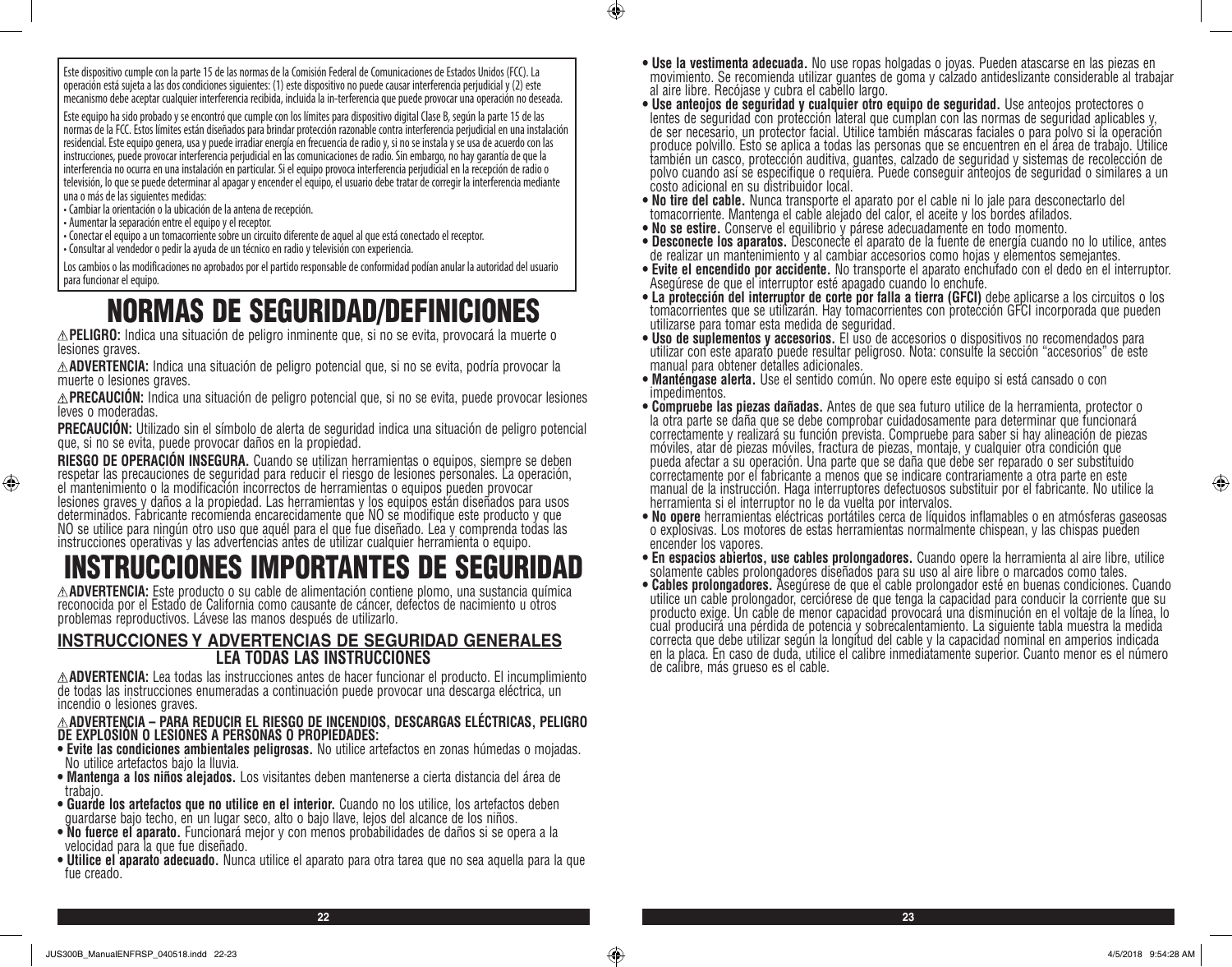|                | <b>CALIBRE MÍNIMO PARA LOS JUEGOS DE CABLES</b> |                         |                                              |                                  |                                                |              |                             |  |  |
|----------------|-------------------------------------------------|-------------------------|----------------------------------------------|----------------------------------|------------------------------------------------|--------------|-----------------------------|--|--|
| <b>Voltios</b> |                                                 |                         | Largo total del cable en pies                |                                  |                                                |              |                             |  |  |
| <b>120V</b>    |                                                 | $0 - 25$<br>$(0-7.6m)$  | $26 - 50$                                    |                                  | $51 - 100$<br>$(7.6 - 15.2m)$ $(15.2 - 30.4m)$ |              | 101-150<br>$(30.4 - 45.7m)$ |  |  |
| 240V           |                                                 | $0 - 50$<br>$(0-15.2m)$ |                                              | $51 - 100$<br>$(15.2 - 30.4m)$   | 101-200<br>$(30.4 - 60.9m)$                    |              | 201-300<br>$(60.9 - 91.4m)$ |  |  |
|                | Grado del amperio                               |                         |                                              | Longitud de la cable prolongador |                                                |              |                             |  |  |
| <b>Más</b>     | No más                                          |                         | $0' - 25'$                                   | $26' - 50'$                      |                                                | $51$ '-100 ' | $101'$ -150 $'$             |  |  |
| que            | que                                             |                         | <b>Calibrador de alambre Americano (AWG)</b> |                                  |                                                |              |                             |  |  |
|                | 6                                               |                         | 18                                           | 16                               |                                                | 16           |                             |  |  |
| 6              | 10                                              |                         | 18                                           | 16                               |                                                | 14           | 12                          |  |  |
|                | 12                                              |                         | 16                                           | 16                               |                                                | 14           | 12                          |  |  |
|                | 16                                              |                         | 14                                           | 12                               |                                                |              | No recomendado              |  |  |

**ADVERTENCIA, PELIGRO DE ESTALLIDO:** No utilice la unidad para cargar las baterías secas que se usan normalmente con los aparatos domésticos. Estas baterías pueden estallar y provocar lesiones a las personas y daños a la propiedad. Use la unidad para carga/ refuerzo solamente de una batería de PLOMO-ÁCIDO. No está diseñada para proveer energía a un sistema eléctrico de bajo voltaje que no sea para arrancar un motor.

#### **ADVERTENCIA: RIESGO DE DESCARGA ELÉCTRICA:**

- Si es necesario utilizar un cable prolongador, asegúrese de que:
- a) las patas del cable prolongador sean del mismo número, el mismo tamaño y la misma forma que las del cargador,
- b) el cable prolongador posea los conductores correctos y esté en buenas condiciones eléctricas, c) la medida del conductor sea suficientemente grande para la capacidad nominal en amperios como lo indicado en la tabla arriba.
- No opere la unidad con un cable o enchufe dañados, o si ésta ha recibido un golpe fuerte, se cayó o presenta algún daño. No desarme la unidad; llévela a un técnico de servicio calificado cuando se requiera mantenimiento o una reparación. Volver a armarla de manera incorrecta podría provocar un riesgo de descarga eléctrica o un incendio, y anulará la garantía.
- El uso de un dispositivo no suministrado, recomendado o vendido por el fabricante específicamente para el uso con esta unidad puede provocar riesgo de descarga eléctrica y lesiones a las personas.
- NUNCA sumerja esta unidad en agua; no la exponga a la lluvia, la nieve, ni la use cuando esté mojada.
- Para reducir el riesgo de descarga eléctrica, desconecte la unidad de cualquier fuente de energía antes de intentar limpiarla o realizarle un mantenimiento. Apagar los controles sin desenchufar la unidad no reducirá este riesgo.
- No inserte objetos extraños en el puerto USB.

⊕

#### **ADVERTENCIA: RIESGO DE GASES EXPLOSIVOS**

- Trabajar cerca de una batería de plomo ácido es peligroso. Las baterías generan gases explosivos durante su funcionamiento normal. Por esta razón, es muy importante que siempre lea este manual antes de utilizar el puente auxiliar de arranque y que siga las instrucciones con exactitud.
- Para reducir el riesgo de explosión de la batería, siga estas instrucciones y las publicadas por el fabricante de la batería y el fabricante de cualquier equipo que tenga la intención de utilizar cerca de la batería. Revise las indicaciones sobre precauciones en estos productos y en el motor.
- Este equipo emplea piezas (interruptores y relés) que producen arcos o chispas. Por lo tanto, si utiliza la unidad en una cochera o un área cerrada, DEBE colocarla a no menos de 457 mm (18 pulgadas) por encima del piso.
- LOS NIÑOS NO DEBEN UTILIZAR ESTA UNIDAD. SÓLO LOS ADULTOS PUEDEN OPERARLA.
- **PRECAUCIÓN: PARA REDUCIR EL RIESGO DE LESIONES O DE DAÑOS A LA PROPIEDAD:**
- Cuando desconecte el adaptador de carga de CA de 120 V de la unidad, tire el cable por el enchufe y no por el cable.
- NUNCA INTENTE ARRANCAR MEDIANTE PUENTE NI CARGAR UNA BATERÍA CONGELADA.
- Para recargar esta unidad, utilice solamente el adaptador de carga de CA que se suministra.
- Los vehículos que tienen sistemas computarizados incorporados pueden resultar dañados si la batería del vehículo se arranca mediante puente. Antes de arrancar mediante puente, lea el manual del cliente del vehículo para confirmar que la ayuda externa para arrancar es adecuada.
- Cuando trabaje con baterías de plomo-ácido, asegúrese de que siempre haya ayuda inmediata disponible en caso de accidente o emergencia.
- Utilice siempre protección para los ojos al emplear este producto; el contacto con el ácido de la batería puede producir ceguera o quemaduras graves. Conozca los procedimientos de primeros auxilios para el caso de contacto accidental con el ácido de la batería.
- Tenga al alcance mucha agua potable y jabón en el caso de que el ácido de la batería entre en contacto con la piel.
- Si el ácido de la batería entra en contacto con la piel o la ropa, lave inmediatamente con agua y jabón durante al menos 10 minutos y busque atención médica de inmediato.
- Nunca fume o permita que haya una chispa o llama cerca de la batería, el motor o la central de energía.
- Quítese los elementos personales metálicos, como anillos, pulseras, collares y relojes cuando trabaja con una batería de plomo-ácido. Una batería de plomo-ácido puede producir un cortocircuito con bastante corriente como para soldar un anillo u objeto metálico similar a la piel y provocar una quemadura grave.
- No use ropa de vinilo cuando arranque un vehículo mediante puente; la fricción puede provocar chispas peligrosas a causa de la electricidad estática.
- Los procedimientos de arranque mediante puente sólo se deben realizar en un área segura, seca y bien ventilada.
- Almacene siempre las pinzas de la batería cuando no se usa. Nunca toque las pinzas de la batería entre sí. Esto puede generar chispas peligrosas, arcos eléctricos o explosión.
- Cuando use esta unidad cerca de la batería y el motor del vehículo, coloque la unidad sobre una superficie plana y estable, y asegúrese de mantener todas las pinzas, los cables, la ropa y las partes del cuerpo alejados de los elementos móviles del vehículo.
- Nunca deje que las pinzas roja y negra se toquen entre sí o con otro conductor metálico común, esto podría provocar daños a la unidad o crear un riesgo de chispas/explosión.
- a) Para los sistemas con negativo a tierra, conecte la pinza del POSITIVO (ROJA) al borne sin conexión a tierra de la batería y la pinza del NEGATIVO (NEGRA) al bastidor del vehículo o al bloque del motor, lejos de la batería. No conecte la pinza al carburador, las cañerías de combustible o a las piezas de chapa de la carrocería. Conecte a una pieza de metal sólida del bastidor o del bloque del motor. Refiera al manual del dueño del automóvil.
- b) Para los sistemas con positivo a tierra, conecte la pinza del NEGATIVO (NEGRA) al borne sin conexión a tierra NEGATIVO de la batería y la pinza del POSITIVO (ROJA) al bastidor del vehículo o al bloque del motor, lejos de la batería. No conecte la pinza al carburador, las cañerías de combustible o a las piezas de chapa de la carrocería. Conecte a una pieza de metal sólida del bastidor o del bloque del motor. Refiera al manual del dueño del automóvil.
- Si las conexiones a los terminales POSITIVO y NEGATIVO son incorrectas, el indicador de polaridad invertida se encenderá (de color rojo) y la unidad sonará una alarma continua hasta que las pinzas estén desconectados. Desconecte las pinzas y vuelva a conectarlas a la batería con la polaridad correcta.
- Siempre desconecte primero el cable del puente del negativo (negro) y luego el cable del puente del positivo (rojo), excepto para los sistemas con positivo a tierra.
- No exponga la batería al fuego o a un calor intenso, porque puede explotar. Antes de eliminar la batería, proteja los terminales expuestos con cinta aislante para trabajo pesado para evitar cortocircuitos (un cortocircuito puede producir lesiones o incendio).
- Coloque esta unidad lo más lejos posible de la batería que los cables permitan.
- Nunca permita que el ácido de la batería entre en contacto con esta unidad.

**24 25**

- No opere esta unidad en un área cerrada ni restrinja la ventilación de alguna forma.<br>• PRIMEROS AUXILIOS PIEL: Si el ácido de la batería entra en contacto con la piel, enjuáguese
- inmediatamente con agua, luego lávese con agua y jabón. Si se presenta enrojecimiento, dolor o irritación, busque asistencia médica de inmediato.
- **OJOS:** Si el ácido de la batería entra en contacto con los ojos, lávese los ojos inmediatamente<br>durante 15 minutos como mínimo y busque asistencia médica de inmediato.<br>• **IMPORTANTE:** Esta unidad se entrega en un estado d
- **IMPORTANTE:** Esta unidad se entrega en un estado de carga parcial. Cargue la unidad completamente con el cable prolongador para uso doméstico (no incluido) durante 24 horas antes de utilizarla por primera vez. No puede sobrecargar la unidad utilizando el método de carga de CA.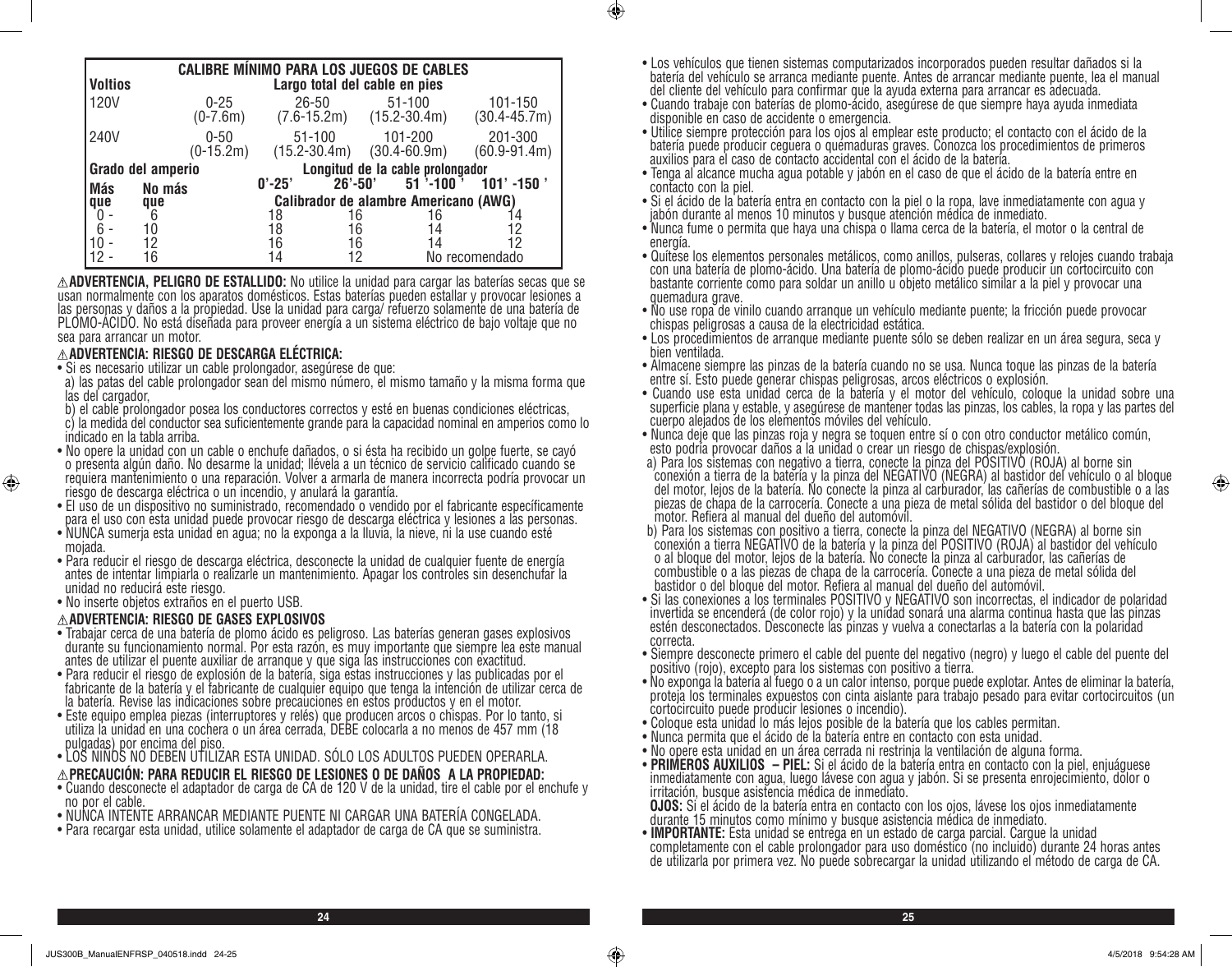- Todos los interruptores de ENCENDIDO/APAGADO (ON/OFF) deben estar en la posición de apagado (OFF) cuando se carga la unidad o cuando no está en uso. Asegúrese de que todos los interruptores estén en la posición de apagado (OFF) antes de realizar la conexión a una fuente de energía o carga.
- Este sistema está diseñado para ser utilizado únicamente en vehículos con sistema de batería de CC de 12 voltios. No lo conecte a un sistema de batería de 6 o 24 voltios.
- Este sistema no está diseñado para ser utilizado en reemplazo de una batería de vehículo. No intente hacer funcionar un vehículo que no tenga la batería instalada.
- El exceso de revoluciones del motor puede dañar el mecanismo de arranque de un vehículo. Si el motor no arranca después de la cantidad recomendada de intentos, abandone los procedimientos de arranque mediante puente y busque otros problemas que deban solucionarse.
- No utilice este puente auxiliar de arranque en una moto de agua. No fue diseñado para prácticas marinas.
- Si bien esta unidad contiene una batería que no derrama, se recomienda que la unidad se conserve parada durante el almacenamiento, el uso y la recarga. Para evitar daños posibles que puedan acortar la duración de la unidad, protéjala de la luz solar directa, el calor directo o la humedad.
- Lea y comprenda este manual de instrucciones antes de utilizar esta unidad.

# CONSERVE ESTAS INSTRUCCIONES

#### **ADVERTENCIA: PARA REDUCIR EL RIESGO DE LESIONES:**

Siga estas instrucciones y las publicadas por el fabricante de la batería y el fabricante de cualquier equipo que tenga la intención de utilizar con esta unidad. Revise las indicaciones sobre precauciones en estos productos y en el motor.

## **INTRODUCCIÓN**

Gracias por elegir el *puente auxiliar de arranque con inflador delgada de Black & Decker.* Este puente auxiliar de arranque de tamaño compacto es único por la cantidad de energía que puede suministrar con relación a su tamaño. La batería interna es una batería de plomo-ácido sellada de alta densidad que almacena y suministra energía comparable a un puente auxiliar de arranque común de tamaño normal. Lea esta guía cuidadosamente antes de usar la unidad para asegurarse el rendimiento óptimo de ésta y evitar daños a la unidad o a los artículos con los cuales la está usando.

El *puente auxiliar de arranque con inflador delgada* es un sistema de arranque portátil, durable, de tamaño compacto para vehículos que tienen un sistema de batería estándar de 12 voltios. Este sistema recargable autónomo arrancará la mayoría de los vehículos sin necesidad de otro vehículo o el suministro de energía de 12 voltios de CC.

# **CARACTERÍSTICAS**

- Interruptor de encendido/apagado (ON/OFF) de energía sin llave
- Inalámbrico/recargable

⊕

- Batería de plomo-ácido incorporada, sellada, para trabajo pesado, que no derrama y no requiere mantenimiento
- No requiere mantenimiento (salvo recargarlo) para un funcionamiento óptimo
- Cables y abrazaderas para trabajo pesado
- Puerto de energía USB de CC de 5 voltios
- Luz zonal del LED incorporada
- Compresor portátil incorporado para neumáticos de vehículos, remolques y artículos inflables para recreación
- Indicador de advertencia de conexión de polaridad inversa
- Canales exclusivos para guardar los cables que mantienen los cables del puente fuera del camino hasta que son necesarios
- Cargador de CA de 120 voltios incorporado (utiliza un cable prolongador estándar, no incluido)
- Indicadores de carga de la batería fáciles de leer



 $\bigcirc$ 



- 1.Pinza negra del negativo (–)
- 2.Pinza roja del positivo (+)
- 3.Cargador de CA de 120 voltios incorporado (bajo cubierta protectora)
- 4.Indicadores de diodo emisor de luz (LED) de estado de la batería
- 5.Luz zonal de LED incorporada
- 6.Interruptor de encendido de la luz zonal
- 10.indicador de la energía encendido del Puerto de energía USB 11.Puerto de energía USB

de arranque

12.Interruptor de encendido del Puerto de energía USB

9.Botón del nivel de carga de la batería

8.Interruptor de encendido del puente auxiliar

7.Indicador de polaridad inversa

# **AL CARGAR/RECARGAR**

Este producto cuenta con una batería de plomo ácido sellada. Para una duración máxima de la batería, recomendamos que el puente auxiliar de arranque se mantenga completamente cargado en todo momento. Recarga después de la compra, antes del primer uso, inmediatamente después de cada uso y una vez al mes si no se usa. Si esto no se cumple es posible que la vida útil de la batería se reduzca drásticamente. Para verificar el estado de carga de la batería en cualquier momento, oprima el botón del nivel de carga de la batería.

Cuando la batería está demasiado descargada y el LED verde está encendido cuando el cargador está enchufado, esto indica que la batería está en una etapa de alta impedancia. En este caso, recargue la unidad y déjela cargando durante un período de 24 a 48 horas antes de utilizar la unidad.

*Nota:* Esta unidad se entrega parcialmente cargada, usted debe cargarla completamente antes de usarla por primera vez. La carga inicial de CA debe ser de 24 horas.

#### **Carga/recarga con el cargador de CA de 120 voltios y un cable prolongador estándar para uso doméstico (no incluido)**

- 1. Levante la cubierta del adaptador de CA ubicado en el frente de la unidad y conecte un cable prolongador a la unidad. Enchufe el otro extremo del cable al tomacorriente de pared estándar de CA de 120 voltios.
- 2.Cargue hasta que verdes de il indicadores de estado de la batería LED verde luces o parpadea.
- 3.Una vez que esté completamente cargada, desconecte el cable prolongador.
- *Nota:* La unidad no se puede sobrecargar si se utiliza el método de CA.

## **PUENTE AUXILIAR DE ARRANQUE**

El puente auxiliar de arranque está equipado con un interruptor de encendido apagado (ON/OFF). Una vez que las conexiones están hechas correctamente, encienda el interruptor para arrancar el vehículo mediante puente.

- 1.Apague la ignición del vehículo y todos los accesorios (radio, aire acondicionado, luces, cargadores de teléfono celular conectados, etc.). Ubique el vehículo en "estacionar" y coloque el freno de emergencia.
- 2.Asegúrese de que el interruptor de encendido del puente auxiliar de arranque esté apagado (OFF).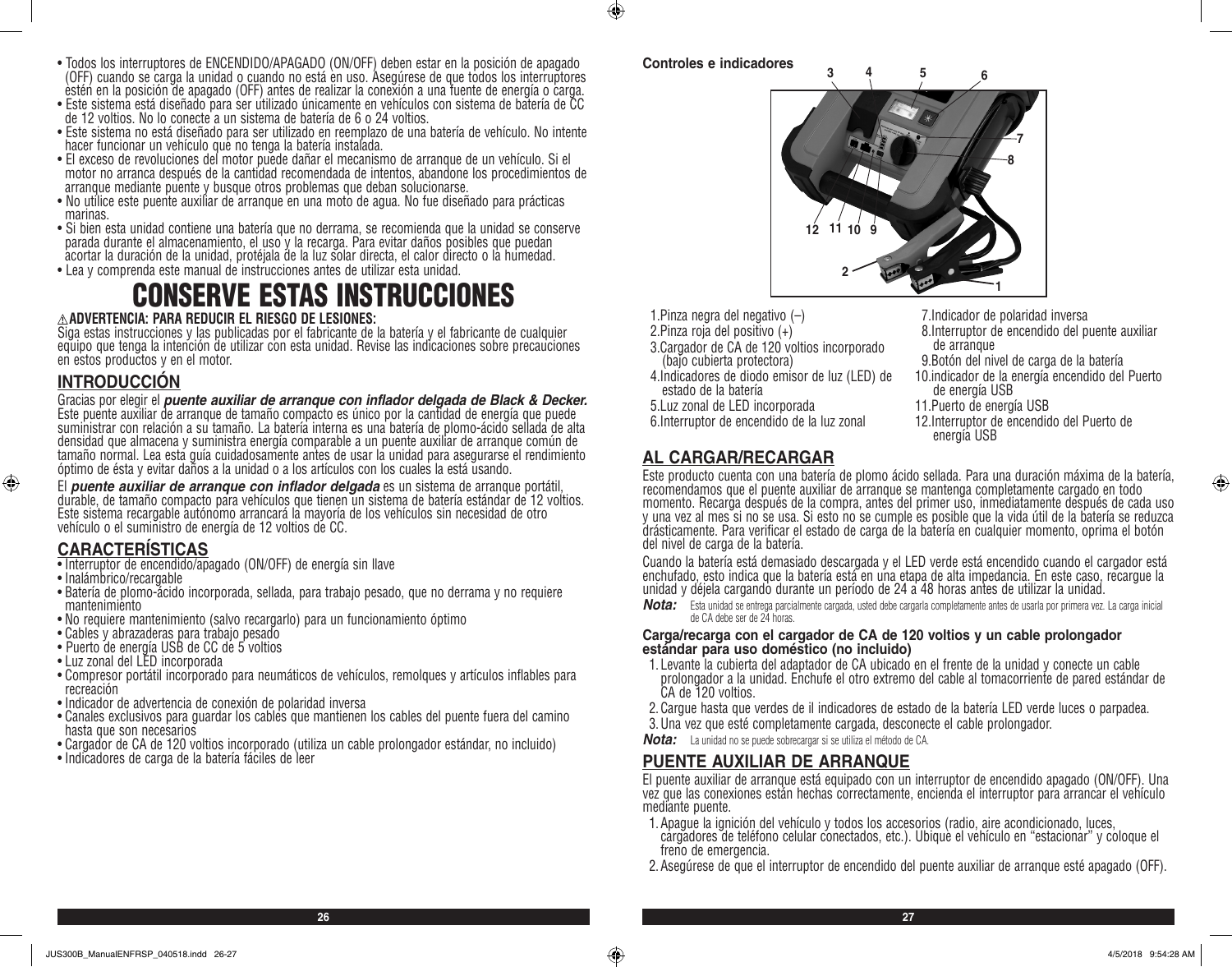3.Retire las pinzas del puente de sus respectivas lengüetas. Conecte primero la pinza roja, luego la pinza negra.

# **4.Procedimiento para arrancar mediante puente un SISTEMA CON NEGATIVO A TIERRA (el terminal de la batería está conectado al bastidor) (LO MÁS COMÚN).**

- 4a. Conecte la pinza roja del positivo (+) al terminal del positivo de la batería del vehículo.
- 4b. Conecte la pinza negra del negativo (–) al bastidor o a un componente metálico no móvil y sólido, o una parte de la carrocería. Nunca fije la pinza directamente al terminal del negativo de la batería o a una pieza móvil. Refiera al manual del dueño del automóvil.

## **5.Procedimiento para arrancar SISTEMAS CON POSITIVO A TIERRA.**

- *Nota:* En el caso poco habitual de que el vehículo que se debe arrancar tenga un sistema de positivo a tierra (el terminal positivo de la batería está conectado al bastidor), reemplace los pasos 4a y 4b anteriores con los pasos 5a y 5b, luego continúe con el paso 6.
- 5a. Conecte la pinza negra del negativo (–) al terminal del negativo de la batería del vehículo.
- 5b.Conecte la pinza roja del positivo (+) al bastidor del vehículo o a un componente metálico no móvil y sólido, o una parte de la carrocería. Nunca fije la pinza directamente al terminal del positivo de la batería o a una pieza móvil. Refiera al manual del dueño del automóvil.
- 6.Cuando las pinzas estén correctamente conectadas, encienda el interruptor de encendido del puente auxiliar de arranque.
- 7. Encienda la ignición y acelere el motor en etapas de 5 a 6 segundos hasta que arranque.
- 8.Coloque el interruptor de encendido del puente auxiliar de arranque en la posición de apagado (OFF) nuevamente.
- 9.Desconecte la pinza del negativo (–) del motor o bastidor primero y luego desconecte la pinza del positivo (+) de la batería.

#### **LEA Y SIGA TODAS LAS INSTRUCCIONES DE SEGURIDAD DE ESTE MANUAL. PRECAUCIÓN: RIESGO DE DAÑO A LA PROPIEDADE**

- Si las conexiones a los terminales POSITIVO y NEGATIVO son incorrectas, el indicador de polaridad invertida se encenderá (de color rojo) y la unidad sonará una alarma continua hasta que las pinzas estén desconectados. Desconecte las pinzas y vuelva a conectarlas a la batería con la polaridad correcta.
- Si no es posible arrancar el vehículo, apague la ignición, coloque el interruptor de encendido del puente auxiliar de arranque en la posición de apagado (OFF), desconecte los conductores del puente auxiliar de arranque y comuníquese con un técnico calificado para investigar por qué no arrancó el motor.
- Vuelva a cargar la unidad completamente después de cada uso.

#### **ADVERTENCIAS**

⊕

- Antes de comenzar a arrancar mediante puente, debe apagar el interruptor de encendido del puente auxiliar.
- Este sistema está diseñado para utilizarse EXCLUSIVAMENTE en vehículos con sistemas de batería de 12 voltios de CC.
- Nunca toque entre sí las pinzas roja y negra de la batería: esto puede provocar chispas peligrosas, arco eléctrico o explosión.
- Los vehículos que tienen sistemas computarizados incorporados pueden resultar dañados si la batería del vehículo se arranca mediante puente. Antes de arrancar mediante puente este tipo de vehículo, lea el manual del vehículo para confirmar que se aconseja ayuda externa para arrancar.
- El exceso de revoluciones del motor puede dañar el mecanismo de arranque del vehículo. Si el motor no arranca después de la cantidad recomendada de intentos, abandone el procedimiento de arranque mediante puente y busque otros problemas que puedan ser solucionados.
- Después de cada uso, apague el interruptor de encendido del puente auxiliar de arranque.
- Reemplace las piezas gastadas o defectuosas inmediatamente, comuníquese con el Departamento de Servicio al Cliente, llamando a la línea gratuita 1-877-571-2391.

# **USO DEL PUERTO DE CARGA USB**

- 1. Empuje el puerto de la energía del USB en el botón para girar el puerto del USB.
- 2. Tape el dispositivo USB-accionado en el puerto de carga del USB del inversor y funcione normalmente.
- *Notas:* Los puertos de carga USB de esta unidad NO admiten comunicación de datos. Sólo proporcionan un máximo de energía de 5 voltios de CC/500 mA a un dispositivo eléctrico USB externo.

Asegúrese de que el botón de ENCENDIDO/APAGADO esté en la posición de APAGADO cuando se recargue o almacene la unidad. Una cierta electrónica USB-accionada hogar no funcionará con esta unidad.

 $\bigcirc$ 

La luz zonal se controla mediante el interruptor de la luz zonal ubicado en el panel frontal de la unidad. Asegúrese de que la lámpara esté apagada (OFF) cuando se recarga o se almacena la unidad.

# **DETECCIÓN DE PROBLEMAS**

| lProblema                                                     | Solución                                                                                                                                                                                                                                                                                                                                                                                                             |  |  |  |  |
|---------------------------------------------------------------|----------------------------------------------------------------------------------------------------------------------------------------------------------------------------------------------------------------------------------------------------------------------------------------------------------------------------------------------------------------------------------------------------------------------|--|--|--|--|
| La unidad no carga                                            | Cerciórese de que una cuerda de extensión conveniente del<br>calibrador esté conectada correctamente con la unidad y un<br>enchufe de funcionamiento de la CA.                                                                                                                                                                                                                                                       |  |  |  |  |
| La unidad no puede saltar<br>Icomienzo el motor               | Asegúrese de que el interruptor de seguridad de la unidad está<br>en la posición encendido (ON).<br>Controle que el puente auxiliar de arranque tenga la carga<br>completa. Recargue la unidad en caso de necesidad.<br>· Asegúrese de que se han realizado las conexiones de los cables<br>con la polaridad correcta.<br>$\bullet$ Deje el cargador enchufado y mantenga la unidad cargando<br>durante 24-48 horas. |  |  |  |  |
| El puerto de la energía del USB no<br>accionará la aplicación | ∫∙ Asegúrese de que el botón de ENCENDIDO/APAGADO del puerto<br>de carga USB esté en la posición de ENCENDIDO (ON).<br>· Controle que el puente auxiliar de arranque tenga la cárga<br>completa. Recargue la unidad en caso de necesidad.                                                                                                                                                                            |  |  |  |  |
| La luz zonal de diodo (LED) no<br>lenciende                   | ∫∙ Cerciórese de que el botón CON./DESC. de la luz del área del<br>LED esté en la posición de trabajo.<br>Controle que el puente auxiliar de arranque tenga la carga<br>completa. Recargue la unidad en caso de necesidad.                                                                                                                                                                                           |  |  |  |  |

# **CUIDADO Y MANTENIMIENTO**

Con el tiempo, todas las baterías pierden energía debido a la descarga automática y con mayor rapidez en ambientes con temperaturas elevadas. Cuando la unidad no esté en uso, recomendamos cargar la batería al menos cada 30 días.

No sumerja este reflector en agua. Si la unidad se ensucia, limpie las superficies exteriores con cuidado. Utilize una tela suave humedecida con una mezcla diluida de agua y detergente.

No hay ningún usuario-sustituibles piezas. Periódicamente inspeccione la condición de adaptadores, conectores y alambres. Contacto fabricante para sustituir los componentes que han pasado a ser gastado o rotas.

#### **Reemplazo/desecho de la batería**

REEMPLAZO DE LA BATERÍA

Con el cuidado y mantenimiento, la pila dura la vida útil de la unidad. Contacto fabricante para cualquier información que pueda necesitar.

#### ELIMINACIÓN SEGURA DE LA BATERÍA

Contiene una batería de plomo ácido, que se deben desechar de manera adecuada. Reciclar es necesario. El incumplimiento de regulaciones locales, estatales y federales, puede resultar en multas o prisión.



#### **ADVERTENCIAS:**

No deseche la batería en el fuego ya que puede ocasionar una explosión.

Antes de desechar la batería, proteja las terminales descubiertas con cinta eléctrica para trabajos pesados. De esta manera previene cortos circuitos (los cortos circuitos pueden ocasionar lesiones e incendios).

No exponga la batería al fuego o al calor extremo ya que puede explotar.

# **ACCESORIOS**

Accesorios recomendados para uso con esta unidad puede ser disponibles a través del fabricante. Si necesita ayuda con respecto a los accesorios, por favor póngase en contacto con el fabricante al 1-877-571-2391.

**ADVERTENCIA:** El uso de cualquier accesorio no recomendado para el uso con esta unidad podía ser peligroso.

**28 29**